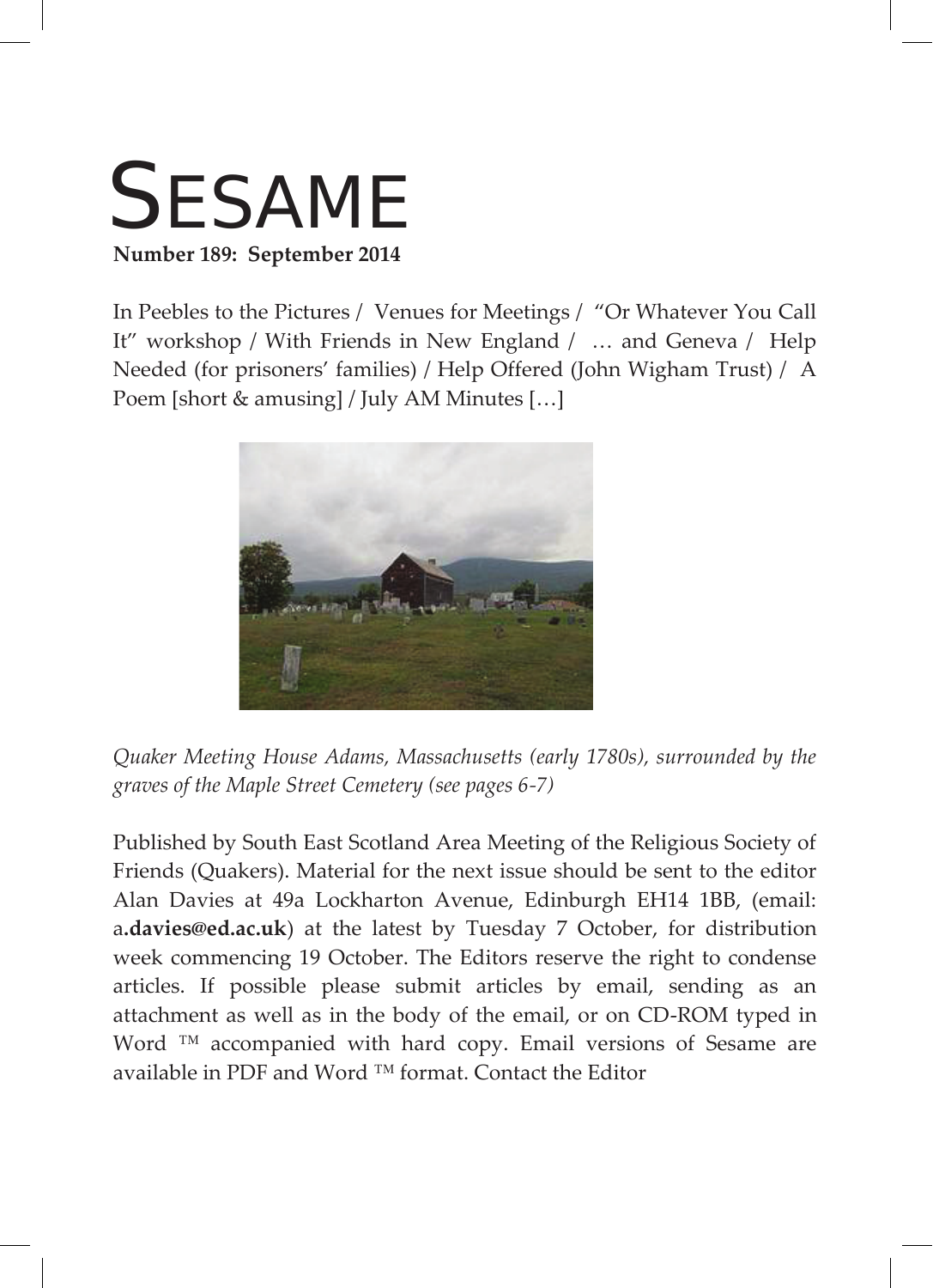## **South East Scotland Area Meeting**

# **Sunday 21 September 2014, 2 pm, at the Open Door, South Edinburgh**

All Members and Attenders are invited to join us at our Area business meeting. You are welcome to bring your packed lunch and eat it at the Open Door before the meeting. Tea will be served afterwards. The Meeting Room at the Open Door is fully accessible.

We have an interesting and varied agenda, which will include South Edinburgh Meeting sharing with us something of its life, reports from some of those who attended Yearly Meeting Gathering and Junior Yearly Meeting and important reports from our Trustees and Treasurer. Please come if you are able.

**Phil Lucas, Clerk**

Here is a draft agenda:

- 1. Worship
- 2. Introductions
- 3. Minutes of last meeting, held 5 July 2014 at Kelso QMH
- 4. Matters arising from previous meetings
- 5. South Edinburgh Quaker Meeting
- 6. Trustees' report and Annual Accounts
- 7. Membership matters
- 8. Reports on Yearly Meeting Gathering and Junior Yearly Meeting
- 9. Nominations committee report and appointments
- 10. Report on Meeting for Sufferings held 8 September
- 11. Report on QUNO Summer School
- 12. Minute from South Edinburgh LM on militarisation in society
- 13. Minute from Portobello and Musselburgh LM on Israel/Palestine
- 14. AOCB
- 15. Correspondence and notices
- 16. Concluding minute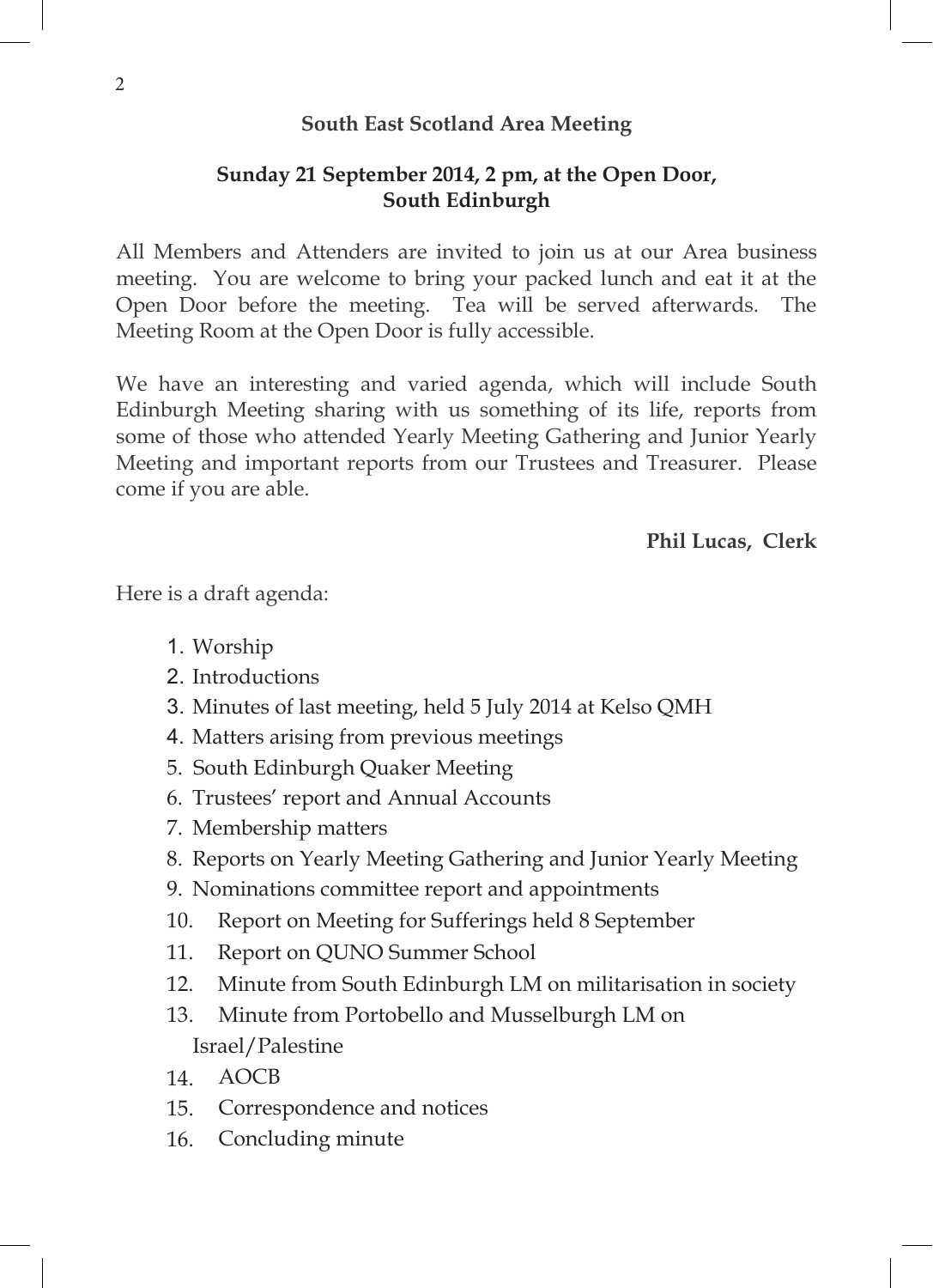## **October 31 2014 at 19.30 hrs**

As a contribution to the First World War commemorations, Tweeddale Meeting has booked the Eastgate Theatre, Peebles, for a showing of *Oh! What a Lovely War*.



Directed by Richard Attenborough in 1969, the film, like the stage musical on which it is based, summarises and comments on the events of World War I using popular songs of the time, many of which, as sung by the troops, were parodies of older songs or hymns. It uses allegorical settings such as Brighton's West Pier to show the manner in which the Great Powers entered the war and thought to fight it, as well as more naturalistic depictions of the trenches and elsewhere. The cast includes Dirk Bogarde, John Gielgud, John Mills, Kenneth More, Laurence Olivier, Vanessa Redgrave, Maggie Smith and Susannah York.

Tickets, £8 and £5, are obtainable from Eastgate Arts Centre 01721 725777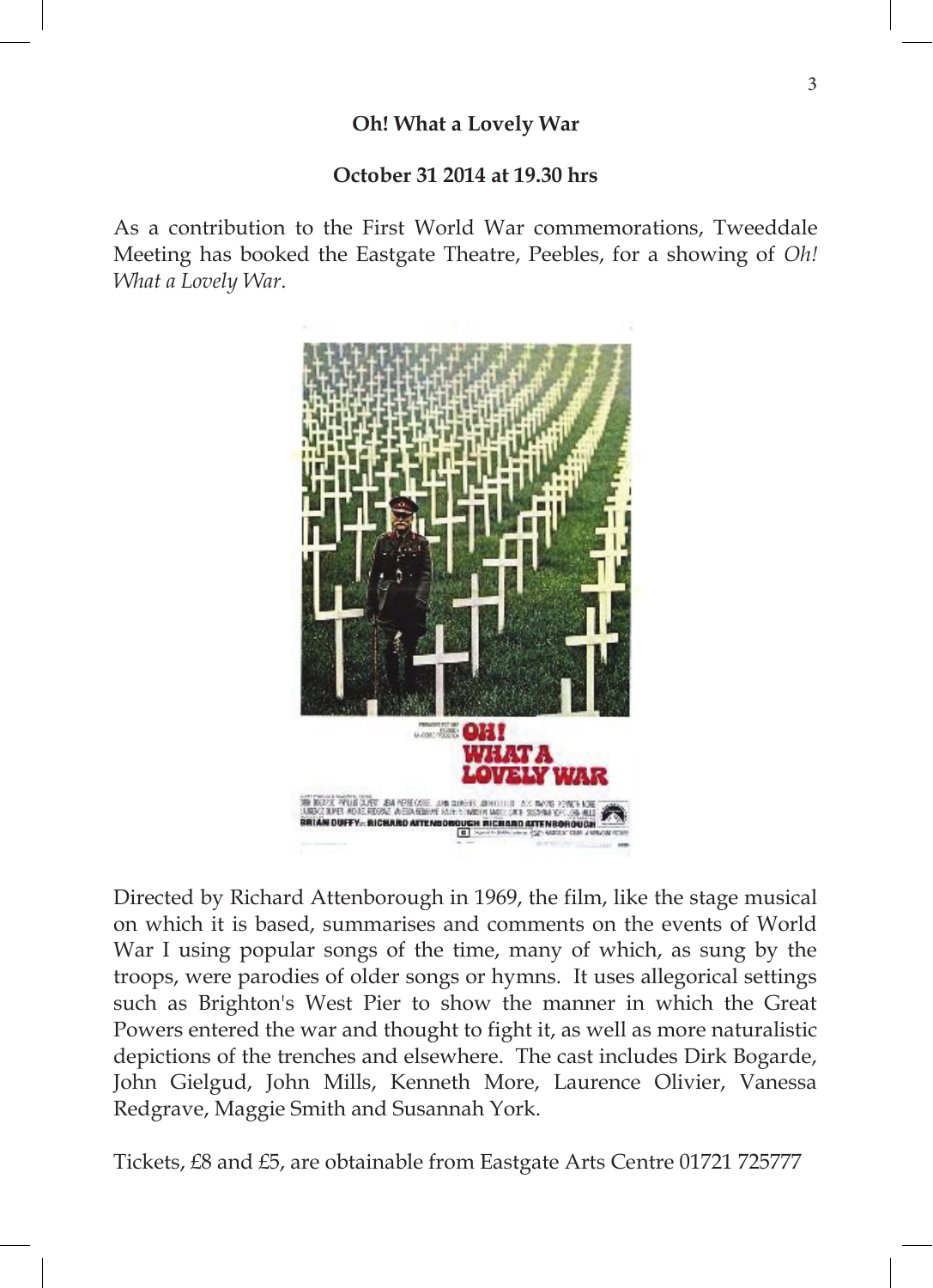After the showing there will be an opportunity to discuss the film over a cup of tea or coffee. For any further details please phone **John Foster** on 01721 721050

## **Barony Street Meeting moves...!**

For over five years a small group of Friends has been meeting for worship in the Glasite Meeting House, on Barony Street in North Edinburgh.

Now its owners plan to re-design the premises for commercial uses, and the kitchen where we have met on benches around a long deal table will be made over for office space.

After Meeting for Worship there in July, the Friends present agreed to move to a room in Broughton St Mary's Church, on nearby Bellevue Crescent. As before, we will meet on the 4th Sunday evening of every month. All are very welcome to come and share the worship and the friendship afterwards.

Our next meeting will be at Broughton St Mary's on Sunday 28 September at 7pm and this replaces the information in September's Terrace Talk.

We will meet in the Drummond Room, overlooking the garden. Access is by a (gradual) side slope and the No 8 bus stops right outside the church. Broughton St Mary's runs the food bank for the New Town. It has given us 5 a warm welcome and is keen to broaden its ecumenical outreach. If you would like to know more about it before coming, here is a link: http://www.broughtonstmarys.org.uk/

Or you can also contact Liz Law, Tony Gross or Marjorie Farquharson of Central Edinburgh Meeting.

## **Marjorie Farquharson**

# **Tweeddale Meeting stays…!**

Until at least the end of the year, our Meetings for Worship will continue to be held at 10.30 am on the second and fourth Sunday in the month (*i.e.* next on 28 September) at

Nomad Beat, 10-11 Cavalry Park, Peebles, EH45 9BU

4  $\overline{8}$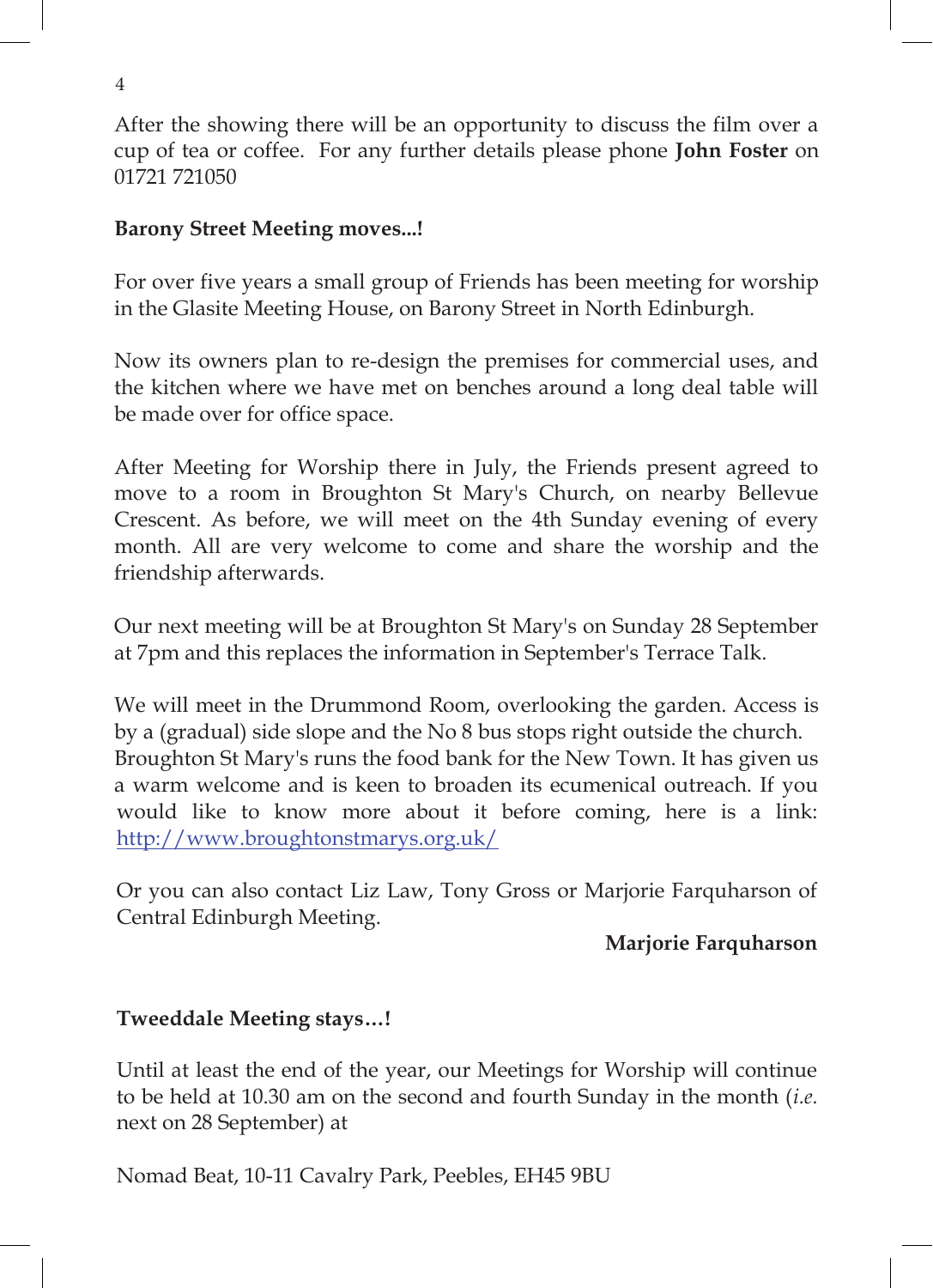Unfortunately there is no bus service to Cavalry Park from the centre of Peebles on Sunday, and it is quite a long walk! If you need a lift, please phone **01721 721050** or **01721 722329** before 10.00 am.

Looking forward to seeing you.

#### **John and Daphne Foster**, Co-Clerks

#### **Visiting other Local Meetings in the Area Meeting**

We are all encouraged, from time to time, to visit other Local Meetings within our Area Meeting, to help build a shared sense of community. As a nudge in this direction, during 2014, we are suggesting particular Sundays when Friends might like to visit each other. The list below details these plans. Even if you cannot go to the Meetings listed, please hold them in the Light and give them your prayerful support.

| Local        | Date      | Time  | Place                                           |  |
|--------------|-----------|-------|-------------------------------------------------|--|
| Meeting      |           |       |                                                 |  |
| Central Fife |           |       | 28 September   10:30   Hunter Halls, Kirk Wynd, |  |
|              |           |       | Kirkcaldy (opposite old Kirk)                   |  |
| Penicuik     | 5 October | 11:00 | Valleyfield House, 17 High Street               |  |
|              |           |       | (bring & share lunch)                           |  |

All are warmly welcome!

**Marilyn Higgins**  Clerk of Area Meeting Elders

### **Or Whatever You Call It**

#### **Saturday, 18 October 2014, 10 am - 4 pm**

'Or Whatever You Call It' is a one-day workshop about how Quakers name and talk about God, the Light, the Inward Christ, the Buddha, the Lord… or whatever you call it.

Led by Rhiannon Grant of Leeds University, the workshops arise from her PhD research into British Quakers today and their uses of religious language. The workshops are interactive, exploratory, and empowering,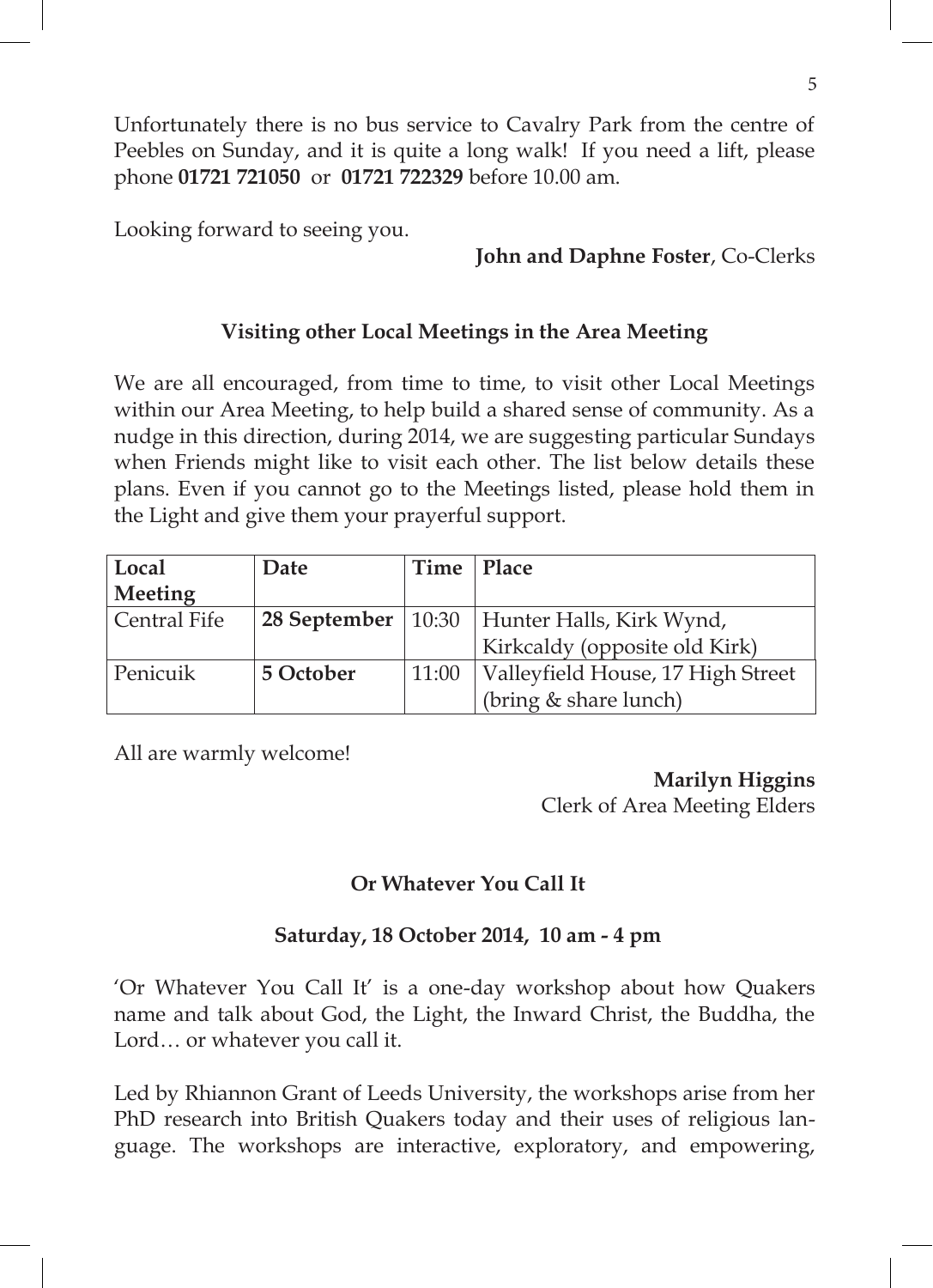asking Friends to think about how they use words, how they react to the terms others use, and to participate in a process of deepening sharing terms others use, and to participate in a process of deepening sharing around these topics. The theological and philosophical material is prearound these topics. The theological and philosophical material is presented in an accessible way and related to real examples and experiences.  $\frac{1}{4}$  decree interactive are interactive are interactive, exploration  $\frac{1}{4}$  decree interactive and  $\frac{1}{4}$  decree interactive and  $\frac{1}{4}$  decree interactive and  $\frac{1}{4}$  decree interactive and  $\frac{1}{4}$  decre senica in an accessibic way and related to real examples and experiences.

The workshop takes place at Edinburgh Meeting House, 7 Victoria Terrace and is free: a small voluntary donation is requested from those who can afford it to help cover the expenses of the day**. There are 20 places only**  and you must book to attend. To book a place either email me at and you must book to attend. To book a place either email me at **clerk.sesam@gmail.com or phone 01368 850227 (leave an answerphone**  and is free: a small voluntary donation is requested from those who can **message if necessary). Phil Lucas** AM Clerk sented way and the company and relationship and relationship and relationship and relationship and the contract of the contract of the contract of the contract of the contract of the contract of the contract of the contrac <u>correspondence</u> to profit the experiment and answer profit

**c c o o o o o o o** *o o o o o o o o o o o o o o o o o o o o o o o o o o o o o <i>o* 

## To anyone who has seen the film *The Last of the Mohicans* I can say that the **Massachusetts in the Summer** state of Massachusetts continues to look just as it was portrayed there; it is

found myself considering the area of New England as a whole (including New Hampshire, Vermont, Maine, etc.) and the very real benefit it must be having on the absorption of  $CO<sub>2</sub>$  gases. As I travelled through the area I was often offered 'Fair Trade' items such as coffee. The vast majority of all buildings appear to be constructed of wood. I had thought I would find only pocketed areas of such buildings, sanitised for a nostalgic look back at the past. Not at all. To anyone who has seen the film *The Last of the Mohicans* I can say that the state of Massachusetts continues to look just as it was portrayed there; it is like one giant forest. There is a vantage point on one of the roads where you can easily see over 65 miles of forested mountains and valleys. I then

There is an area called the Berkshires (pronounced 'Burkshires') which is not unlike Cumbria but on a grander scale. It was here that I visited the Hancock Shaker village. Hancock was a small town nearby, and the name is one of the founders of the constitution. I felt a tad voyeuristic walking around the place but was struck at how techno-geeky they must have been. They had a state-of-the-art turbine for their mill and irrigation. Funnily enough their furniture came second to their engineering ingenuity. There continues to be a very small Shaker community up in Maine today. Given their commitment to celibacy it is surprising there are any left at all. From the start Shakers held men and women to be true equals, although I discovered that by the turn of the 20<sup>th</sup> century there were very few men in their community.

6  $\mathcal{L}$ guage. The workshops are interactive, exploratory, and empowering, and empowering, and empowering, and empower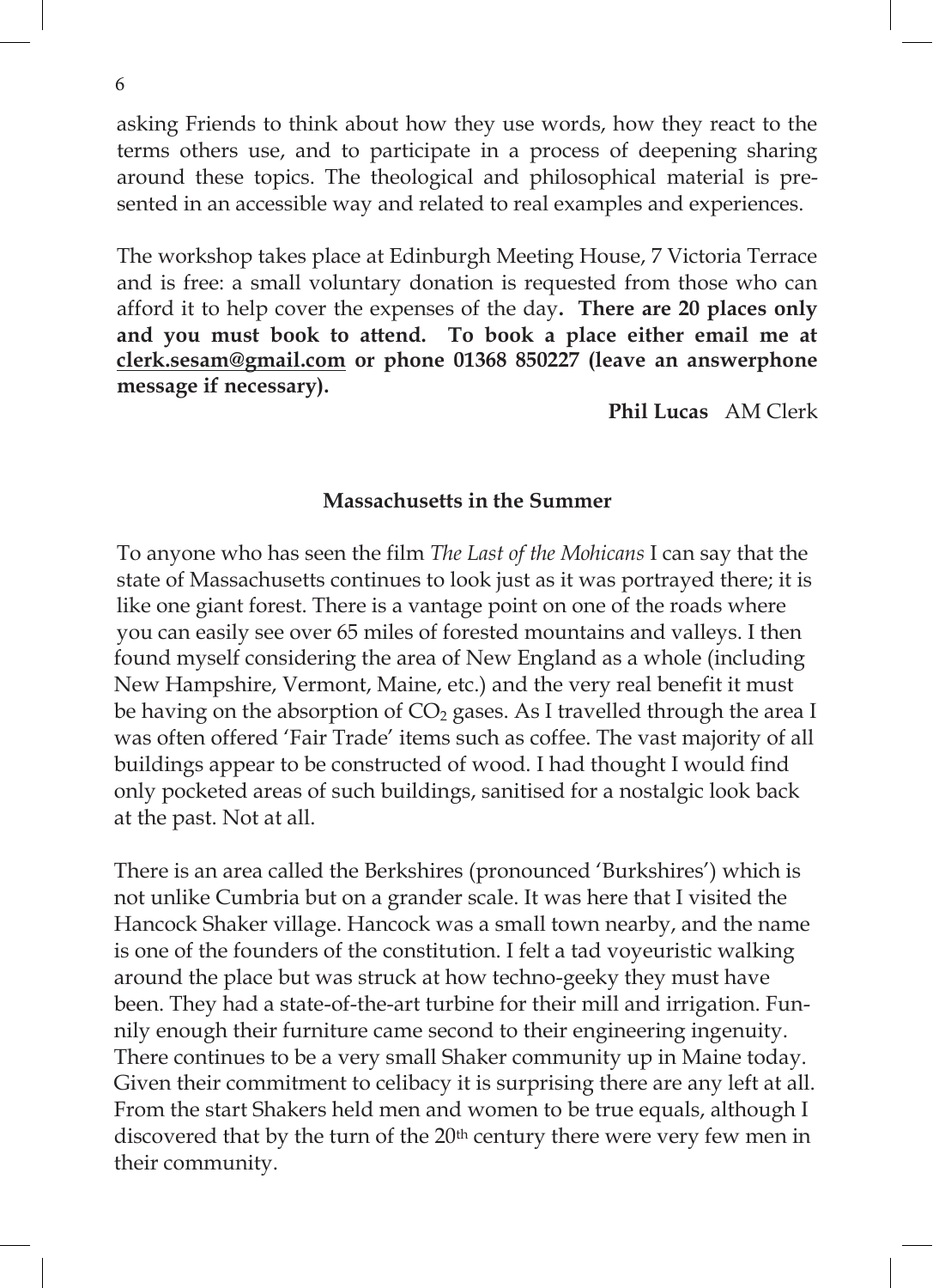The Quaker meetings of New England have over 5,000 members and attenders. I spent a few days in Beacon Hill in Boston. This is possibly the oldest area of the city. Most of the buildings are of red brick and would not have been out of place in Victorian London. The street lighting is by gas lamp: I was told that they are on 24/7 because it would be too costly to turn them off during daylight hours. It is a beautiful area of small and unfranchised shops, to the extent that I think there must have been a restrictive covenant over the whole area on the type of construction. It is part of a larger area known as Back Bay. A sizable part of downtown Boston has been built on reclaimed land in gradual stages since the 1800s.. Cambridge and Boston form a continuous urban area which together accommodate numerous universities and colleges: each year there are some 120,000 students attending a higher education institution. Boston has roughly the same population as Edinburgh. Boston does get very *very* 8 warm in August.



Beacon Hill has a statue of Mary Dwyer, a Quaker who challenged colonial authority and was executed for her beliefs. On 1 June 1660, she was hanged on Boston Common for repeatedly defying a law banning Quakers from the colony. She is considered the last religious martyr in North America. Things improved and there are Quaker references all over the city. Given the age and history of the area I was not surprised to find a Quaker Meeting House there. John Kerry, the Secretary of State, lives just around the corner. I saw no (armed) guards, and in fact never saw any guns on my entire trip; I only once saw reference to guns on a billboard. I attended a meeting for worship there one Sunday in August. It is in a beautiful old building with little decoration. You walk up steps to the front door, and then walk down a stairway inside straight into the meeting room. The height of the room must have been 20-25 feet with French windows open to the back courtyard garden where the light shimmered through mature trees and shrubbery in the breeze. It was quite hypnotic and calming and a wonderful way to settle the mind and spirit in for the hour.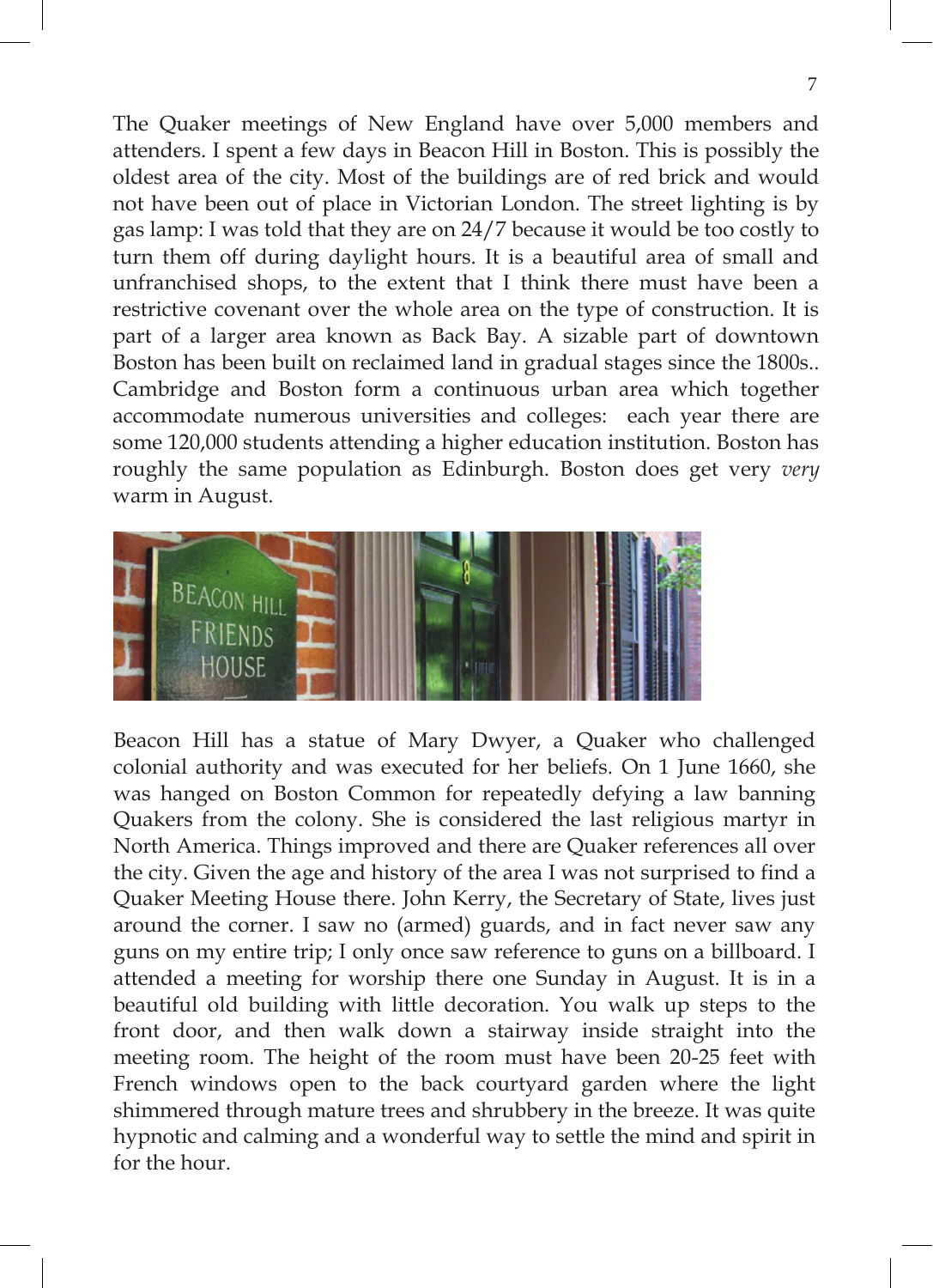The meeting was conducted in the same way as in Edinburgh. One person spoke. They have a rota system for the person offering a welcome and giving notices at the end. Many came up to say hello and give their good wishes to Edinburgh Meeting. The place has a library, a courtyard, of course, and an outside deck on the second floor where you can sit. You can book a room there for bed and breakfast. A number of people (mostly students) live in, and it is run on a community basis. (More information is at http://bhfh.org/about/about-quakers/)

Everywhere I went I saw huge promotions to go and see Lincoln Cathedral's copy of the 'Magna Carta – Cornerstone of Liberty' at the Museum of Fine Arts…our common history in the making perhaps.

## **Ben Davies**

## *Hopes and Fears – Reflections on the Geneva Quaker United Nations Summer School 2014*

*"I hope to leave inspired"*

#### *"I fear leaving overwhelmed by the problems of the world"*

My words scribbled on a couple of post-it notes on Sunday 6 July as a group of twenty-something twenty-somethings gathered for the start of the 12-day-long 'Quaker United Nations Summer School' and considered hopes and fears for the fortnight to come. At the other end, I could confidently inform myself-of-that-moment to anticipate both. Considering the nature of the programme - neither reaction is surprising.

The Quaker United Nations Office (QUNO) has run this programme every summer now for 59 years providing young people the opportunity to peer through some of the obscurity of the UN, to gain an understanding of Quaker work at this level & to discuss topics of international concern within a diverse group of questioning minds. With consultative status at the Economic and Social Council (ECOSOC), QUNO advocates in areas where it feels it has a role to play in upholding peace, equality and justice. Reflecting Quaker values through its work, it is an organisation which exudes a sense of gentle determination and patience for change.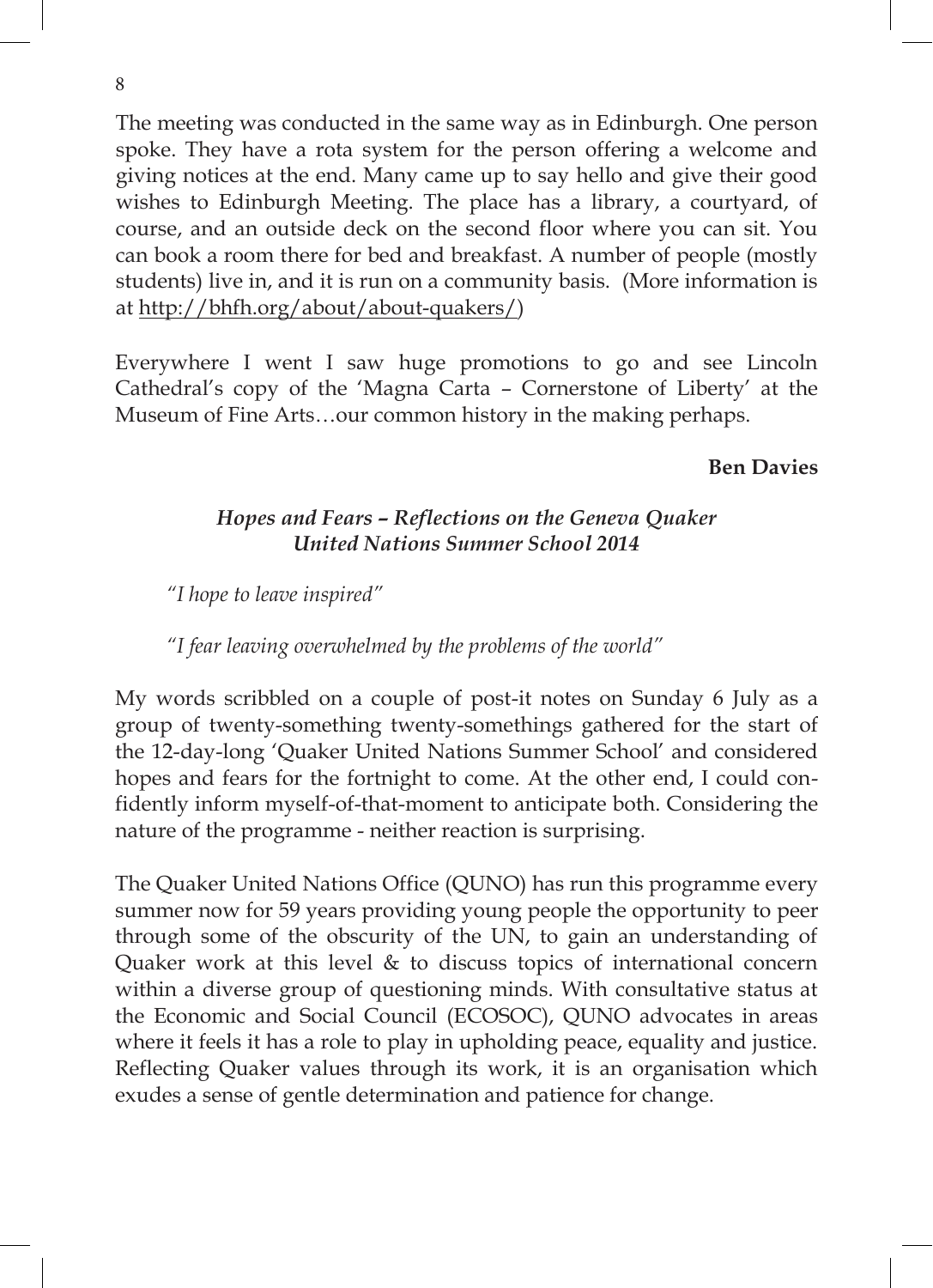The strength of the QUNO approach is particularly apparent through its method of quiet diplomacy. I was struck by the potential of this approach during the second week of the summer school programme as we played out our own mock 'quiet diplomacy lunch' - part of the day's focus on climate change. Assigned countries to represent, we were brought together around a circular table for a simple self-service lunch to consider and 10 share the impacts of climate change in our represented nations. A space for human stories and personal connections, the resulting discussion – though enacted – was moving. Formalities were set aside, inputs were not forced and between each contribution was a moment to reflect on what had been said. The activity came directly following an intense session of mock negotiations à la the UNFCCC (United Nations Framework Convention on Climate Change) – aligned in blocks, we fought our assigned countries' corner with little opportunity for the development of ideas or links with others in the room. The juxtaposition made the lunch all the more powerful.

The role-play lunch was a direct reflection of the work QUNO has been doing during the UNFCCC negotiations throughout 2013/14; having thus far held five such events with representatives of a wide range of countries involved in the negotiations. The events offer an off-the-record, pressurefree space to reflect on both the bigger picture and the details of personal accounts across the negotiating blocks. The events, I am informed, have been well received and I am hopeful that these unique spaces will help to shape the tone and outcomes of the ongoing negotiations.

Another defining feature of QUNO's work is a focus on under-represented areas. This is reflected, for example, in their research and discussion of children of parents sentenced to death or executed. How are these children supported? Where are their rights neglected? – questions which I admit had not crossed my mind before. I was equally unaware of the extent or implications of the issue of statelessness and was humbled by a talk at the UNHCR (Office of the United Nations High Commissioner for Refugees) on the subject. Lingering with me the following week as I clutched my passport to board the Eurostar, my mind rested on the ten million out there existing in the limbo of no recognised nationality.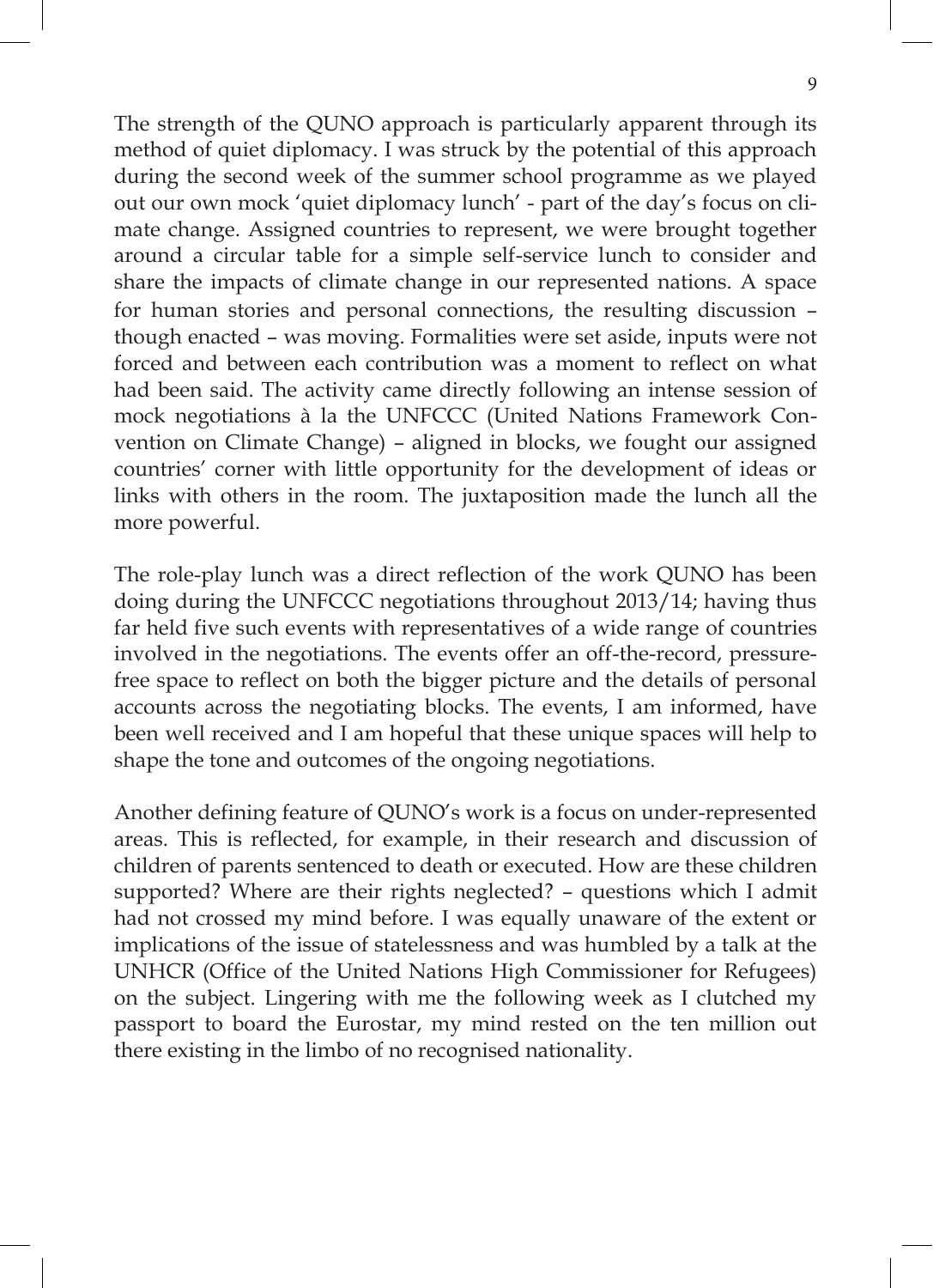visas to enter Switzerland by a recent tightening of Swiss border controls: to meet, would no doubt have gained a great deal from the experience. I was sorry that I should be granted this opportunity when these individuals were not, sorry not to get the chance to attach a personality to their names and email addresses, and sorry to miss out on the wider diversity of insights which they would have brought to the discussions of our group. Throughout the two weeks, I was also highly conscious of my good fortune simply to be able to be there. With a bitter sense of injustice and irony, we learnt that six of our group were not going to make it. A Gazan woman had been refused a permit by the Israeli authorities. (Now, of course, she is in our thoughts more than ever.) Five others were denied friends from Kenya, Rwanda and Pakistan, whom we missed the chance

Now home – feeling far from it all on the Isle of Harris – I am left, as no doubt many of the group are, considering what to do with the host of new information. We covered rights of indigenous peoples, post-conflict peacebuilding and natural-resource management; we sat in on the Human Rights Committee review of Sudan, visited the International Labour Organisation, the World Trade Organisation, and the World Intellectual Property Organisation; we met with diplomats, discussed human rights and the death penalty, learnt about the use of weapons and armed violence. Within this range of issues covered, each session threw up broader, more fundamental questions regarding structures that we take for granted, notions that we base our beliefs on, motivations of the human spirit.

As an outsider glancing in, my overriding sense of the UN was that it is all just people; people trying to navigate through the intensely difficult process of building international consensus and agreements; people – each with their own weaknesses, beliefs and agendas – trying to take steps forward; what those steps look like and how to make them slightly different to every eye they are viewed though. It is no wonder that it is a clunky mechanism, that things take time, that mistakes are made. I do not mean to lessen the significance of any such mistakes or flaws, but to try to understand where they come from and why.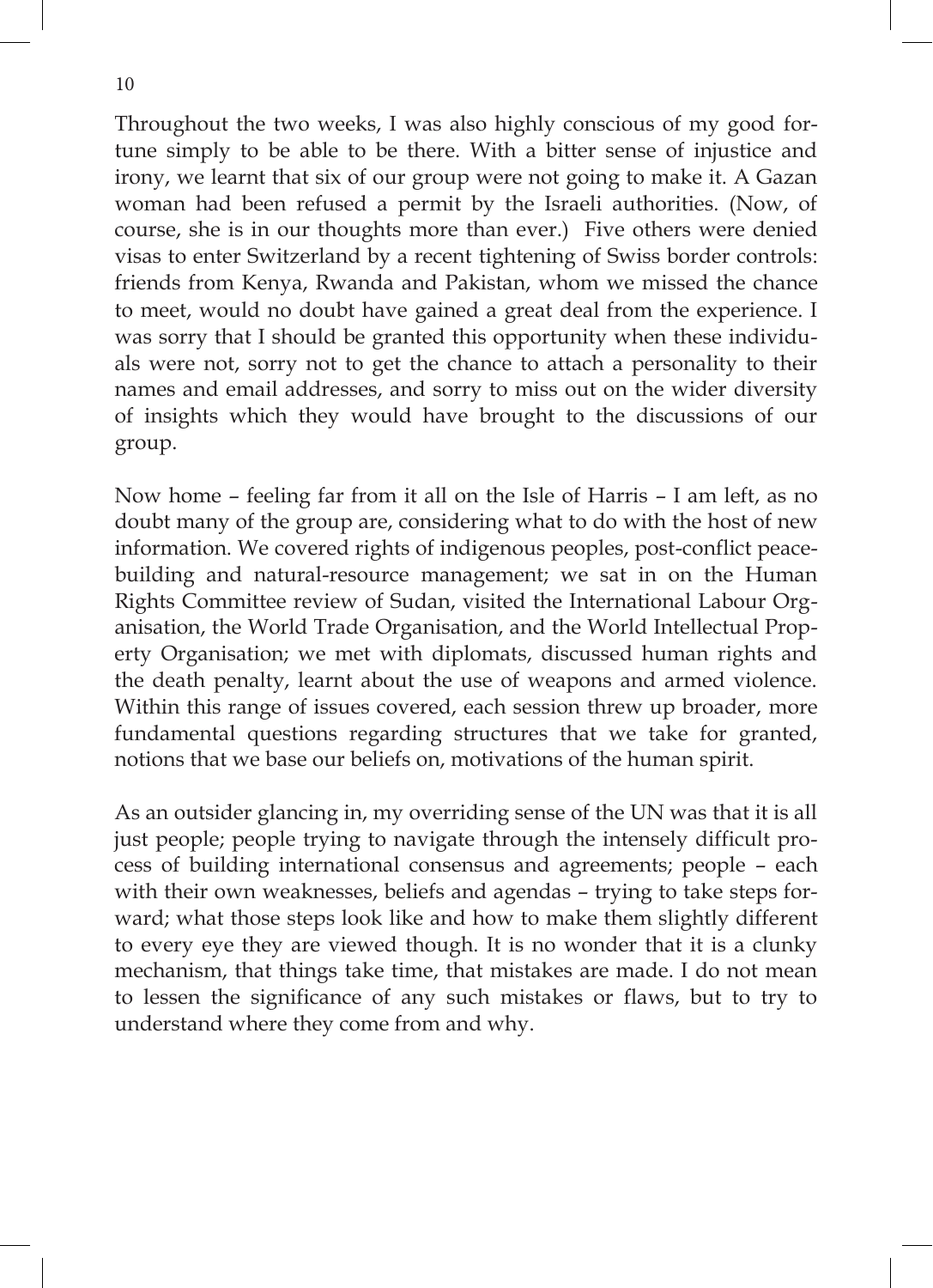This could leave me feeling disillusioned. I think in fact it leaves me feeling empowered. We are all people, and it is encouraging that we have created this body with the essential aim to build and maintain peace across the world's nations. Only last week, we could have barely been confronted with a stronger display of humanity within the UN than the image of the representative in Gaza breaking down on Al Jazeera.

'Overwhelmed' doesn't do justice to what I often feel in response to world news. No doubt many of you reading these words, particularly in the last couple of weeks, will relate to this. Thus, it was somewhat inevitable that I would leave this fortnight with my initial fear vindicated. Fears, however, may be used to strengthen hopes. I hoped to be inspired – I was, and I continue to be; by the strength, bravery, persistence, selflessness of the people trying to make change for the common good, of people resisting all manners of adversity, of people finding their ways to cope with whatever it is which leaves them overwhelmed. I have been inspired by the quiet, directed and intensely human approach of the Quaker United Nations Office and, at a time of transition in my life, I have been inspired to continue to find my own place in being part of the building of a better world.

#### **Ruth Cape**

## Can you help?

"Families Outside" is an organisation to provide support for the fam-ilies of prisoners. Its current projects include a family support worker at H.M.P. Edinburgh and a Visitor's Centre at H.M.P. Addiewell.

It is currently aiming to expand two areas of this very valuable work, and is looking for volunteers to help with them.

**The first** is support for visitors at Addiewell Prison - this includes, among other things, meeting and greeting families and individuals, caring for play facilities, giving basic information … all in conjunction with the paid member of staff.

Training will be provided: all volunteers are expected to undergo it. Families Outside pay travel expenses – and so they would prefer volunteers living near to Addiewell!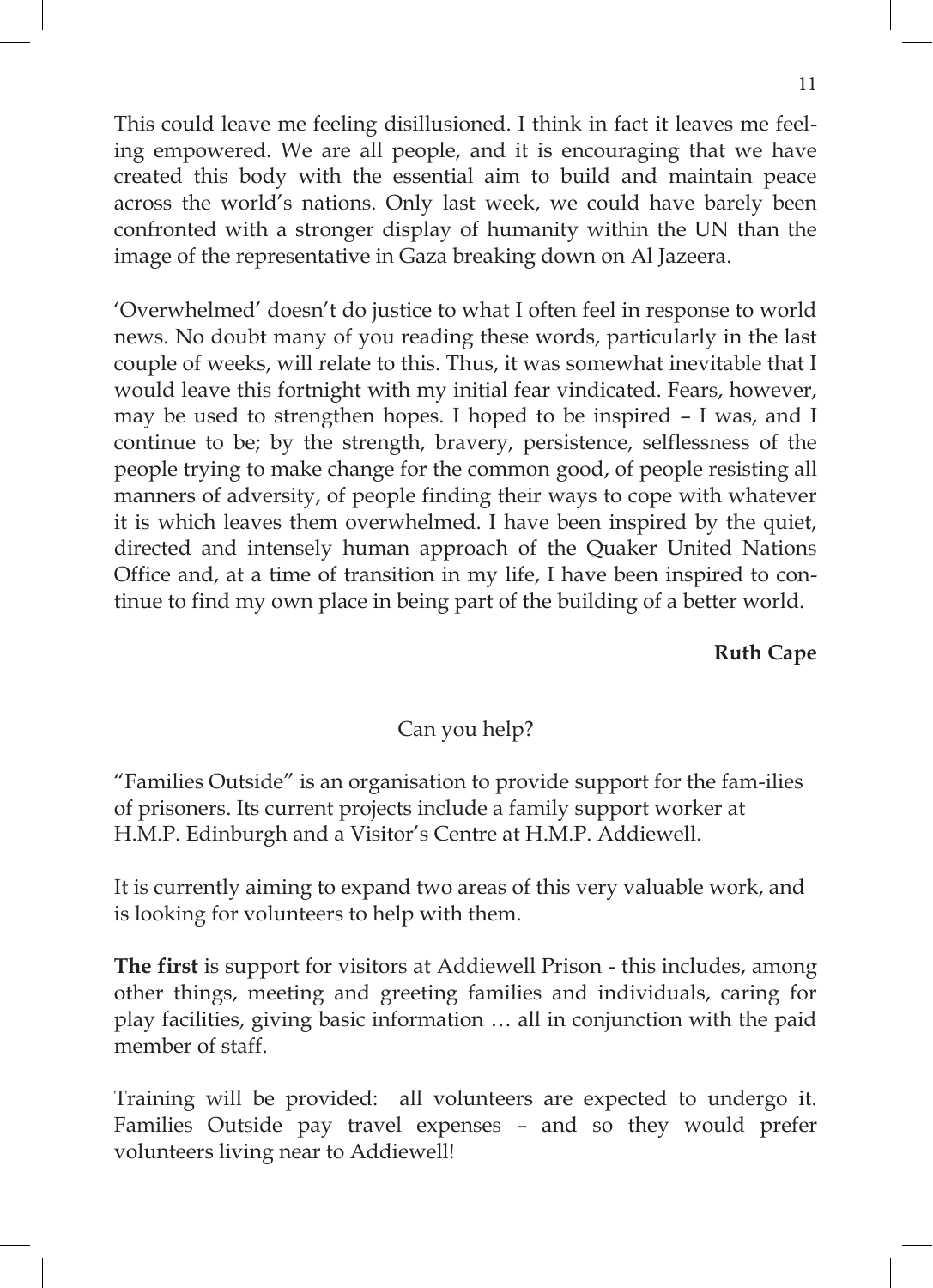Court – you would engage with families of those appearing in court, and example, information about the prison to which their family member is being sent. **The second** is providing support for families attending Edinburgh Sheriff provide them with information relevant to their needs at the time – for

Training will, of course, be provided for this too, as will travel expenses.

Both areas of volunteering would, of course, require Disclosure processes to be completed.

**Interested?** Please contact **Neil Allan**, the Volunteer Officer for Families Outside; his email is Neil.allan@familiesoutside.org.uk. **Margaret Mortimer** [of Central Edinburgh Meeting – our Quaker Prison Minister] can also provide more information . Her phone no. is 0131 552 4590.

# JOHN WIGHAM (ENJOYMENT) TRUST

**For many years we have been in the happy situation of having a modest legacy to disburse. John Wigham directed that grants should be made "to 'deserving persons resident in Scotland who owing to straitened circumstances are unable to enjoy the usual pleasures of life, the purpose of such grants being to provide the recipients with some additional comfort or pleasure of an exceptional nature over and above the usual necessities of life".**

Funds have been distributed over the past nine years. The money now in hand is likely to run out during the next year unless further donations are forthcoming.

**We welcome applications from Quakers and non-Quakers resident anywhere in Scotland, for grants large or small. £500 will normally be the maximum. Applicants may obtain an application form and further information from :**

**Audrey Sinton, 66/4 Willowbrae Road, Edinburgh, EH8 7HA,**

**Tel: 0131 661 6051 Email: audrey\_sinton@hotmail.co.uk**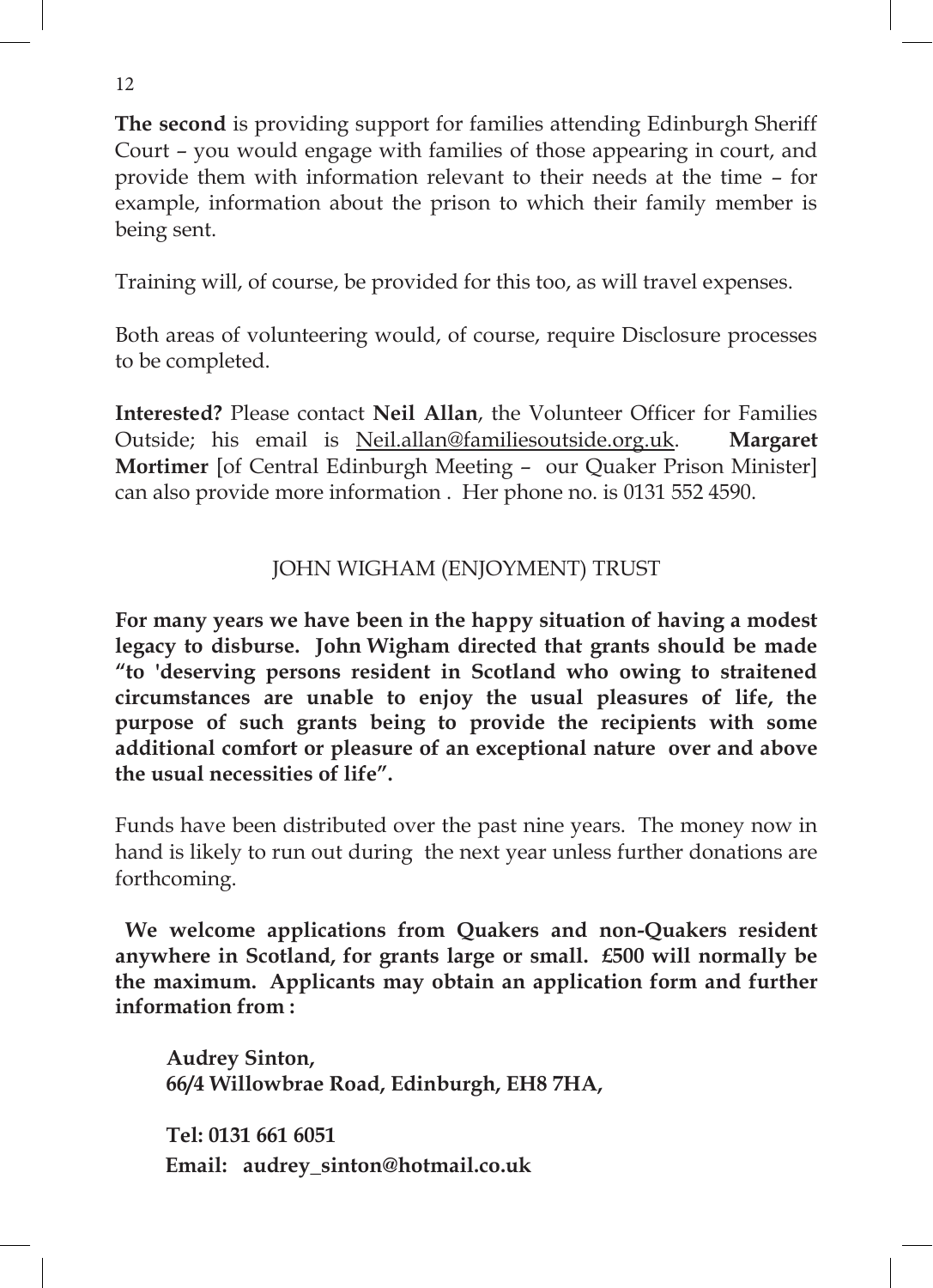The completed form should be passed to a Quaker of long standing who is well known to their meeting, who will countersign it and for-ward it to the address above, to arrive by 31 March or 30 September. Applicants will normally hear the results of their application within eight weeks of these deadlines.

One Quaker

Sometimes it's hard to be one among none. I say I'm a Quaker; they think I'm confessing to an anxiety disorder. I say I go to Meeting on Sundays; they wonder what committee I'm on now. I say I've been to Sufferings; they believe the problem of suffering is eternal. I say I 'm an Overseer; they think I work in construction. I admit to having been an Elder; they are politely surprised I am old enough. I suggest silence can be more than golden; they drift away, chatting. I join them, later.

**Rhoda MacKenzie**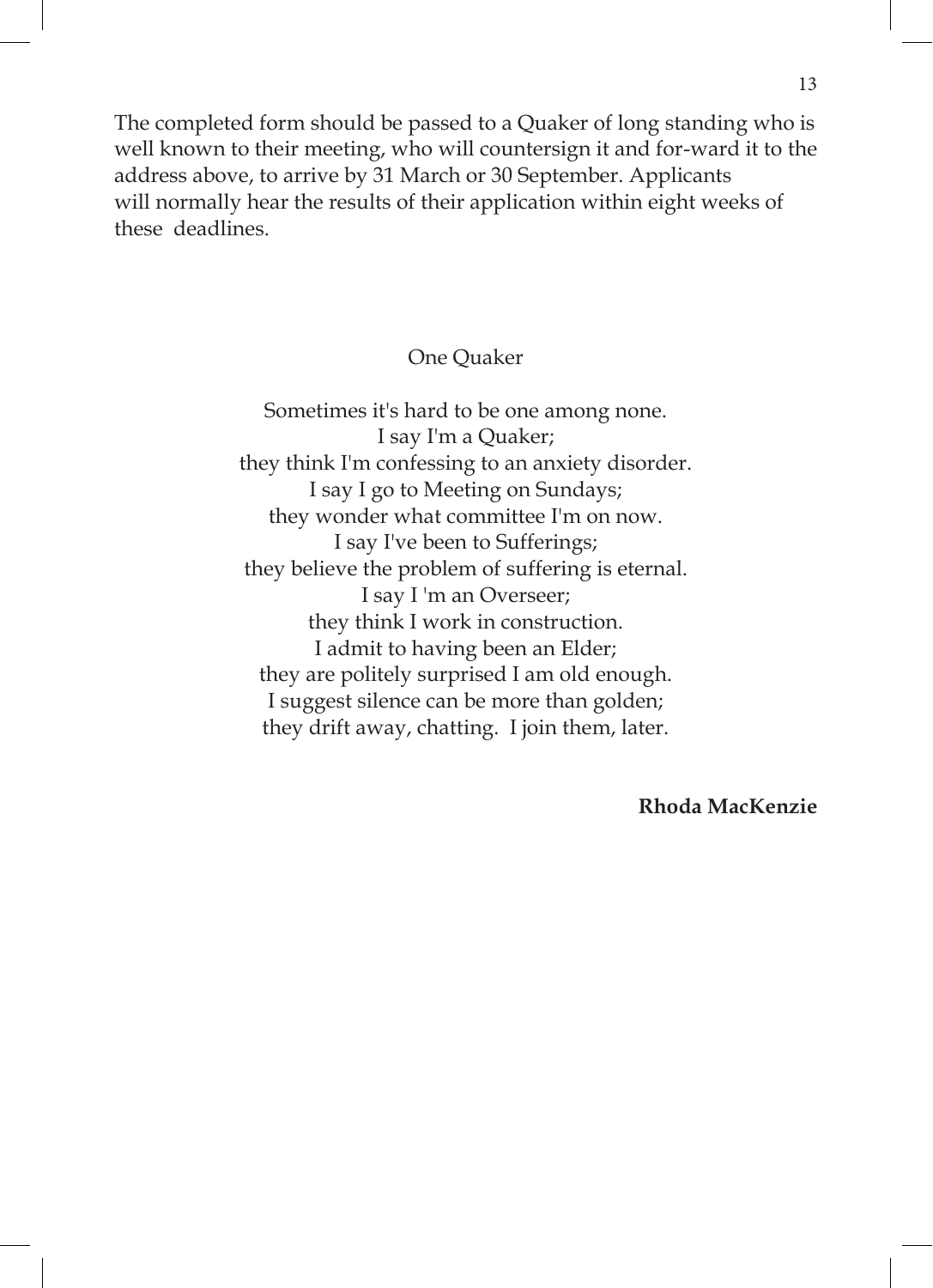#### SOUTH EAST SCOTLAND AREA MEETING SOUTH EAST SCOTLAND AREA MEETING

#### **Minutes of Area Meeting held at 11.30 am on Saturday 5 July 2014 at Kelso Quaker Meeting House Minutes of Area Meeting held at 11.30 am on Saturday 5 July 2014 at Kelling Held at 11.50 and 011 Satt**

### **2014/07/01 Worship**

During opening worship *Quaker Faith & Practice* 23.22 was read to us. Written by Martin Wyatt in 1988 this challenges us to consider the unduly heavy footprint we in the materially privileged parts of the world make and the consequences of this for the poor and powerless.

#### **2014/07/02 Introductions**

We have ensured those present know each other's names and meetings. The attendance will be recorded in the concluding minute.

#### **2014/07/03 Minutes**

The minutes of our last meeting, held 24 May 2014 in Peebles, have been signed and entered in the minute book.

#### **2014/07/04 Preparation for 2014 Yearly Meeting Gathering**

David Somervell, representing the Area Meeting's YMG2014 Preparation Group, has led us in an introduction to this year's Yearly Meeting Gathering, which will be held in Bath in August. *Quaker Faith & Practice* 6.01, 6.02 and part of 6.27 were read to us, the last being specifically concerned with the aims of Yearly Meeting Gatherings, now being arranged every three years.

The theme of Yearly Meeting Gathering 2014 is 'What it means to be a Quaker today'. David shared with us a four-page summary of the 42-page agenda document.

We have shared in pairs what Quaker membership means to us, whether Members or Attenders, prompted by three questions in this document. In worshipful reflection we have been reminded that our community of British Quakers includes not only those who are comfortably off but also those who are relatively poor and powerless, who can too easily feel excluded.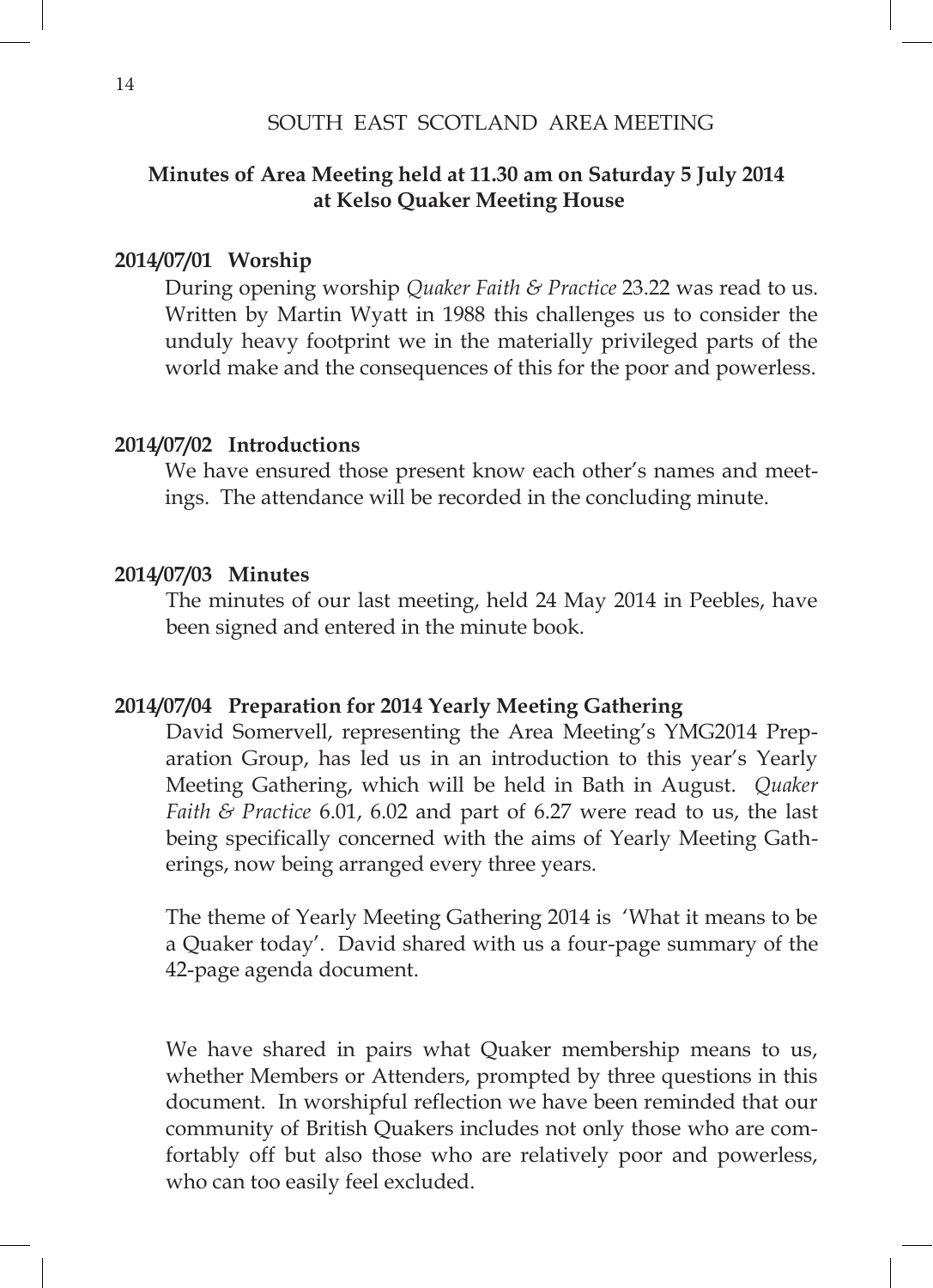David has drawn our attention to the fact the Yearly Meeting Gathering coincides with the World War 1 outbreak centenary and that there is thought of reclaiming the white feather symbol for peace rather than cowardice. He also remarked on the 'wonderful' report of Britain Yearly Meeting Trustees, copies of which are available to Friends. Yearly Meeting Gathering will also receive the final report of the Minute 36 Canterbury Commitment Group, which is setting out a strategy for taking this concern forward.

Twenty Friends and Attenders from this Area Meeting are planning to attend and have plans to support each other while they are there. We wish them a joyful and rewarding experience and look forward to receiving their reports in due course. We have been reminded that financial support is available for those hoping to attend this and similar gatherings.

We are glad that the initiative has been taken to prepare all of us, and especially those attending Yearly Meeting Gathering, and thank the Group warmly for their work.

### **2014/07/05 Matters arising**

a) **The Area Meeting Social Responsibility Group** (Minutes 2014/04/07 and 2014/05/04b refer)

Further to consideration at our last meeting, we agree

- o to lay down the Sharing our Stories on Sustainability and the Economic Justice Working Groups;
- o to establish a Social Responsibility Working Group in their place, and to appoint six members of that group to serve from today for a period of two years;
- o to ask this new Working Group to define its terms of reference and bring them back to us for agreement before the end of the year;
- o to organise an initial conference in Edinburgh on Saturday 22 November 2014 to take forward our exploration of the linked issues of social responsibility and economic justice.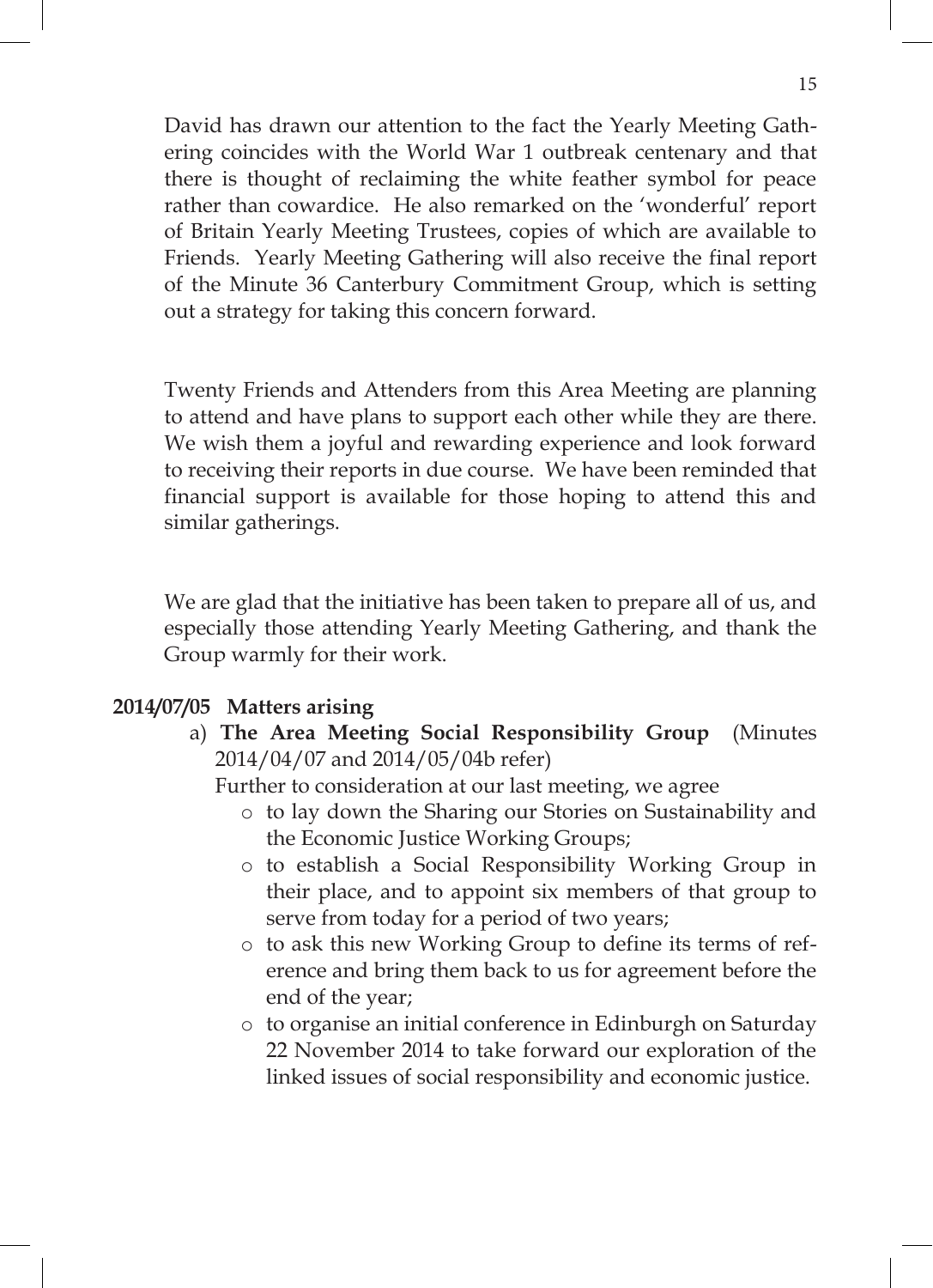b) **Supporting each other in the Area Meeting** (Minutes 2014 /04/12 and 2014/05/04c refer)

We agree to proceed with the plan to invite each Local Meeting to share with Area Meeting something of its life and work, opportunities and challenges, on a rota basis as proposed by the Clerk:

| 2014            | To be held at     | The life of        |  |
|-----------------|-------------------|--------------------|--|
| Sunday 21 Sept  | South Edinburgh   | South              |  |
| Edinburgh       |                   |                    |  |
| Saturday 25 Oct | Polmont           | Polmont            |  |
| Saturday 29 Nov | Central Edinburgh | Central Edinburgh  |  |
| 2015            |                   |                    |  |
| Saturday 28 Feb | Central Edinburgh | Penicuik           |  |
| Saturday 18 Apr | Central Fife      | Central Fife       |  |
| Saturday 30 May | Kelso             | Kelso              |  |
| Sunday 12 July  | South Edinburgh   | Tweeddale          |  |
| Saturday 29 Aug | East Lothian      | East Lothian       |  |
| Saturday 24 Oct | Central Edinburgh | Portobello & Muss. |  |
| Saturday 28 Nov | Central Edinburgh | Review of process  |  |

# c) **Proposed Susan Stein performance about Etty Hillesum** (Minute 2014/05/11a refers)

Mary Woodward, in consultation with our Clerk, is proceeding with arrangements for Susan Stein to perform her one-woman show in the Sanctuary in Augustine United Church, George IV Bridge, Edinburgh on the evening of Thursday 9 October 2014. Mary asks for volunteers to help her to prepare for this and ensure that tickets are sold to allow us to meet Susan's fee of £500 in full. We thank Jane Pearn, Don Stubbings, Marianne Ferguson Rice and Alison Burnley who have so willingly offered to join a working group. It is expected that ticket sales will cover the costs involved but we agree that the Area Meeting will underwrite the event.

(Etty Hillesum lived in Amsterdam and died with her family in Auschwitz. The play is based on her journals and writings.)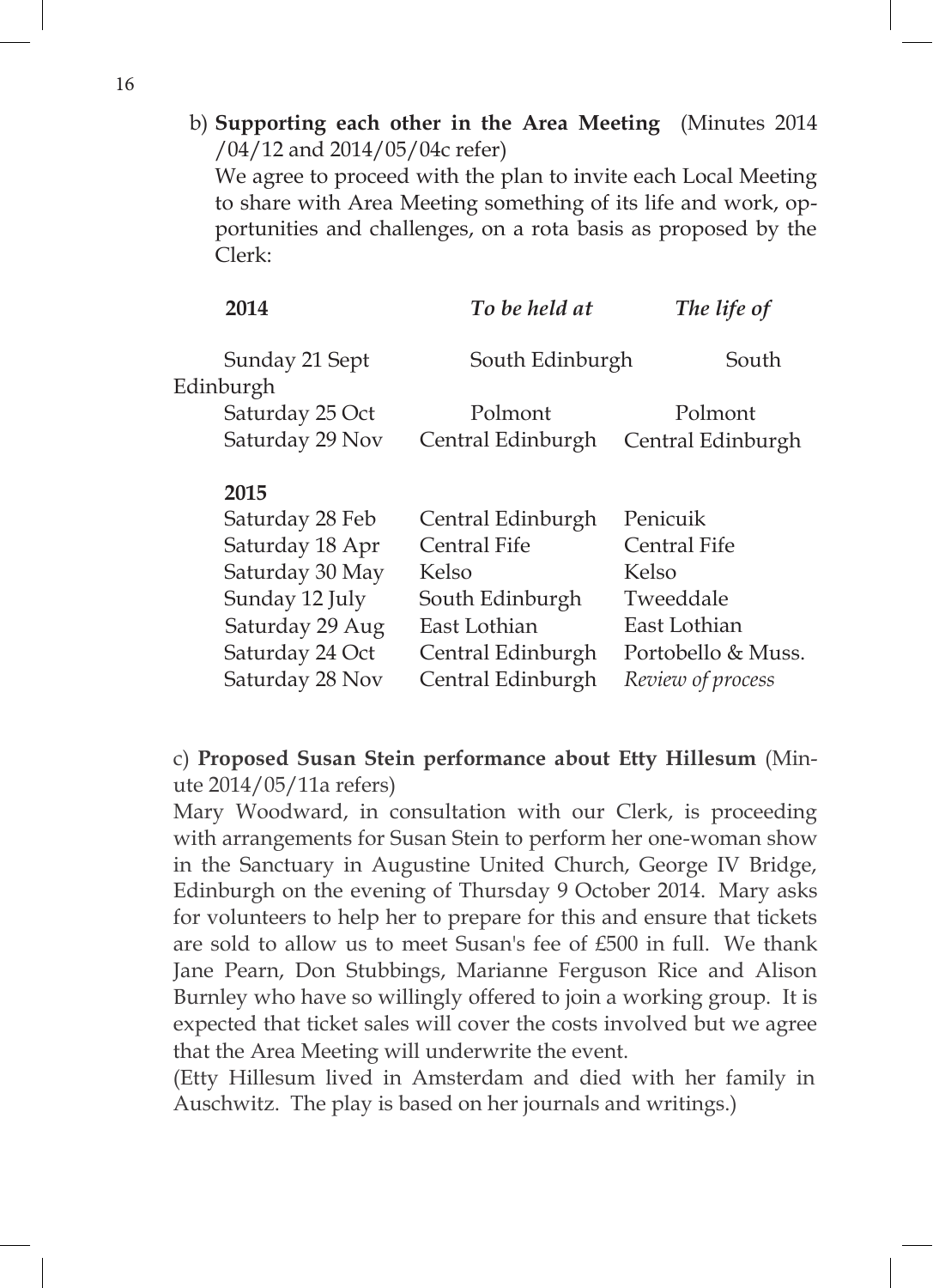#### **2014/07/06 Report on the John Wigham Trust**

Sylvia Massey has presented a report on the work of the John Wigham (Enjoyment) Trust for the calendar year 2013, the Trust's tenth full year.

The Trust made nine grants during the year, totalling £3,540. Generous donations made during this tenth full year of the Trust enabled it to end the year with £2,711 still in hand. Sylvia shared with us some of the expressions of gratitude from grant recipients, demonstrating the variety of ways in which the money has been used and the pleasure derived as a result.

At the present rate, the fund, which started with £42,000 in 2003, will run out within a year. The Trustees are not actively seeking donations but are grateful to those who have enabled the continuation and extension of its work and also to those who have encouraged Friends and friends who meet the criteria to apply for an award. They also place on record their thanks to John Wigham for his imaginative and thoughtful legacy. Our hearts are warmed by it.

Further details are available from Annie Miller via anniemiller15 @gmail.com and Annie's written report will be in the *Scottish Friend.*

#### **2014/07/07 Membership matters**

We record that the membership of Bob Harwood has been transferred to East Sussex Area Meeting.

## **2014/07/08 Intention of marriage**

Further to Minute 2014/04/11, in which our Registering Officer informed us of the intention of **Anna Mitchell** and **Brian Cleland** to marry under the care of Friends at Comrie Croft in Perthshire on Thursday 28 August 2014, we agree to appoint this meeting for worship, and ask Sylvia Massey, Mary Woodward and Suzie Reade (s/c) to serve as Elders.

All Friends are warmly invited to attend.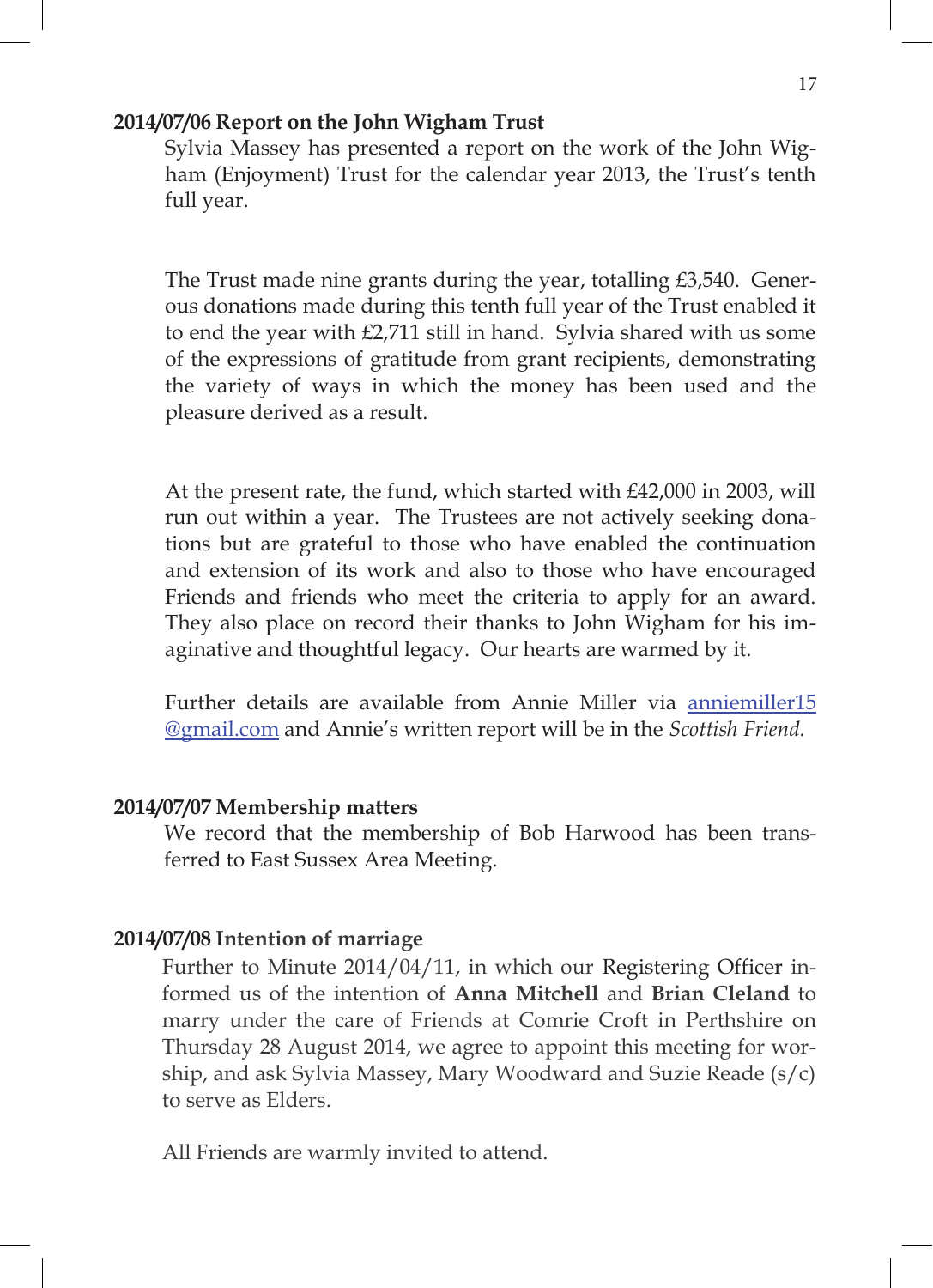## **2014/07/09 Appointments**

- 1. To serve from **July 2014** to the end of **June 2017**
	- a. John Wigham (Enjoyment) Trust **Audrey Sinton**
	- b. Staffing Link **Kate Arnot**
	- c. Elder **Elizabeth Allen** (East Lothian Meeting)
- 2. To serve from **July 2014** to the end of **June 2016**

On the newly-constituted Social Responsibility Working Group:

**Rachel Fitzgerald, David Hume, Annie Miller, David Somervell, Don Stubbings** and **Duncan Wallace**.

3. To serve a second triennium from **October 2014** to the end of **September 2017**

Assistant Treasurer – **Henry Thompson**

We appoint all these Friends accordingly.

We note that the following Friends have finished their terms of service, for which we record our thanks:

**Sylvia Massey** (John Wigham (Enjoyment) Trust), **Madeleine Harding** (Staffing Link) and **Sarah Martin** (Overseer).

# **2014/07/10 A request for grant aid**

We have received a request from Ruth Cape, currently resident in Harris but previously attending Central Edinburgh meeting, for financial assistance to attend the twelve day QUNO Summer School in Geneva. The total expected cost is £1069 made up of £630 course and residence fees and £439 return travel by ferry, bus and train.

After consultation between the Area Meeting Treasurer and Clerk, Ruth has been sent an advance of £300 as she has had to pay much of the cost in advance. We agree to pay the full grant requested to Ruth and ask her to arrange to give us an account of her experience at a future meeting. [*See pp. 8-10*]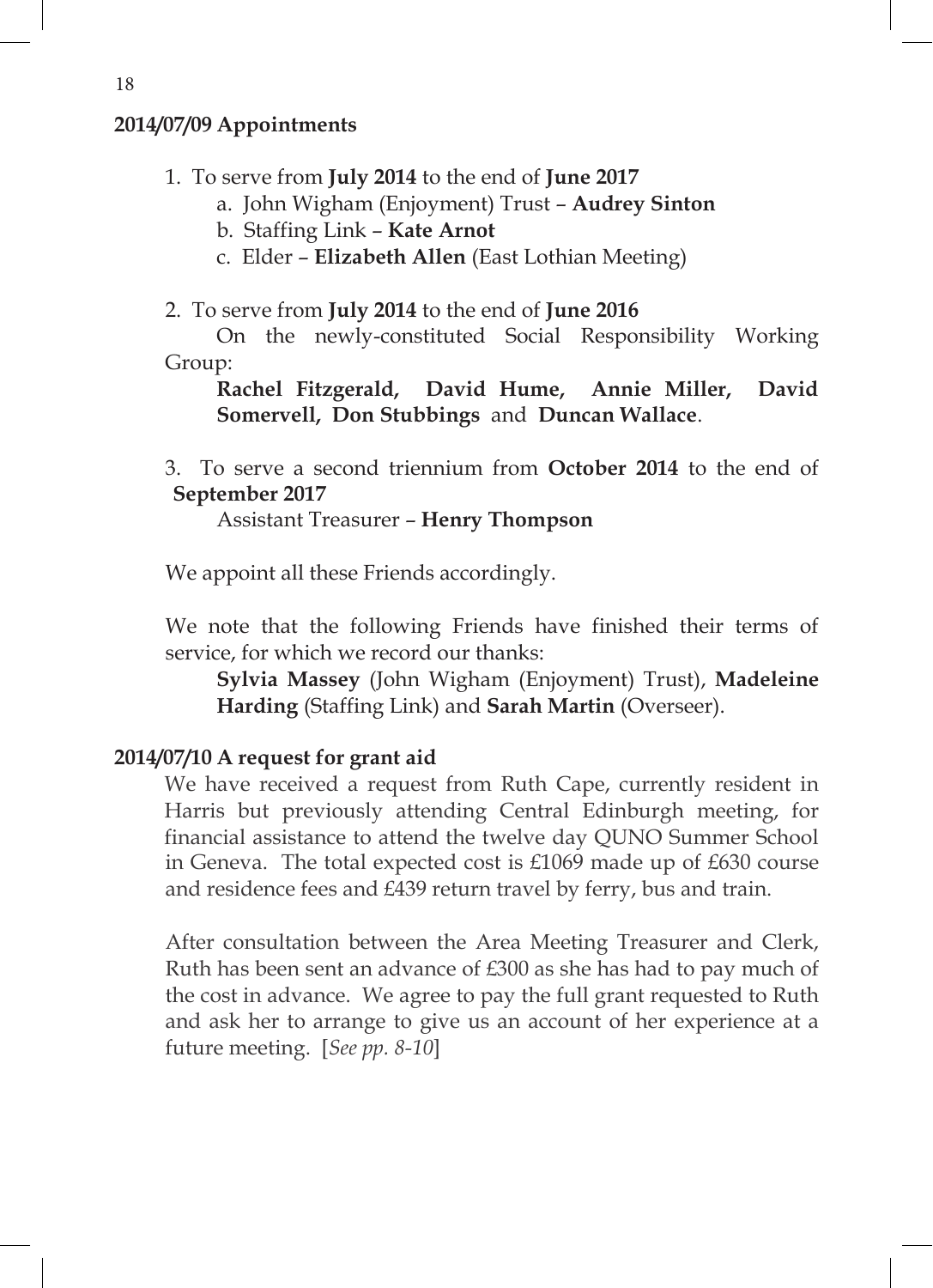## **2014/07/11 Report on Meeting for Sufferings**

Janet Grimwade has reported to us on highlights of the Meeting for Sufferings held on 7 June 2014.

Business included consideration of the Long Term Framework for the work of all Quakers in Britain. The Framework for Action ending in 2014 was particularly helpful to YM Trustees, and the Long Term Framework will continue this approach. It will ask questions such as *'What do Quakers hold in common?*' and '*What is our 5-year vision?*', and a feedback format will be supplied for use by Area and Local Meetings.

Central Nominations Committee is having difficulty finding people, especially younger Friends, willing to serve on committees and all of us are encouraged to complete and return Quaker Service Information Forms. A review of Nominations Committee's terms of reference has been established.

The Quaker Council for European Affairs is encouraging Friends to respond to the European Union consultation on the Transatlantic Trade and Investment Partnership (TTIP). Information on this is available online: contact Marianne Ferguson Rice for details.

Initial plans are being made for the review of the Book of Discipline. This, and the recommendations of the Canterbury Commitment Group, will come to Yearly Meeting.

A group has been set up to review the situation with regard to Listed Informal Groups and to propose new arrangements.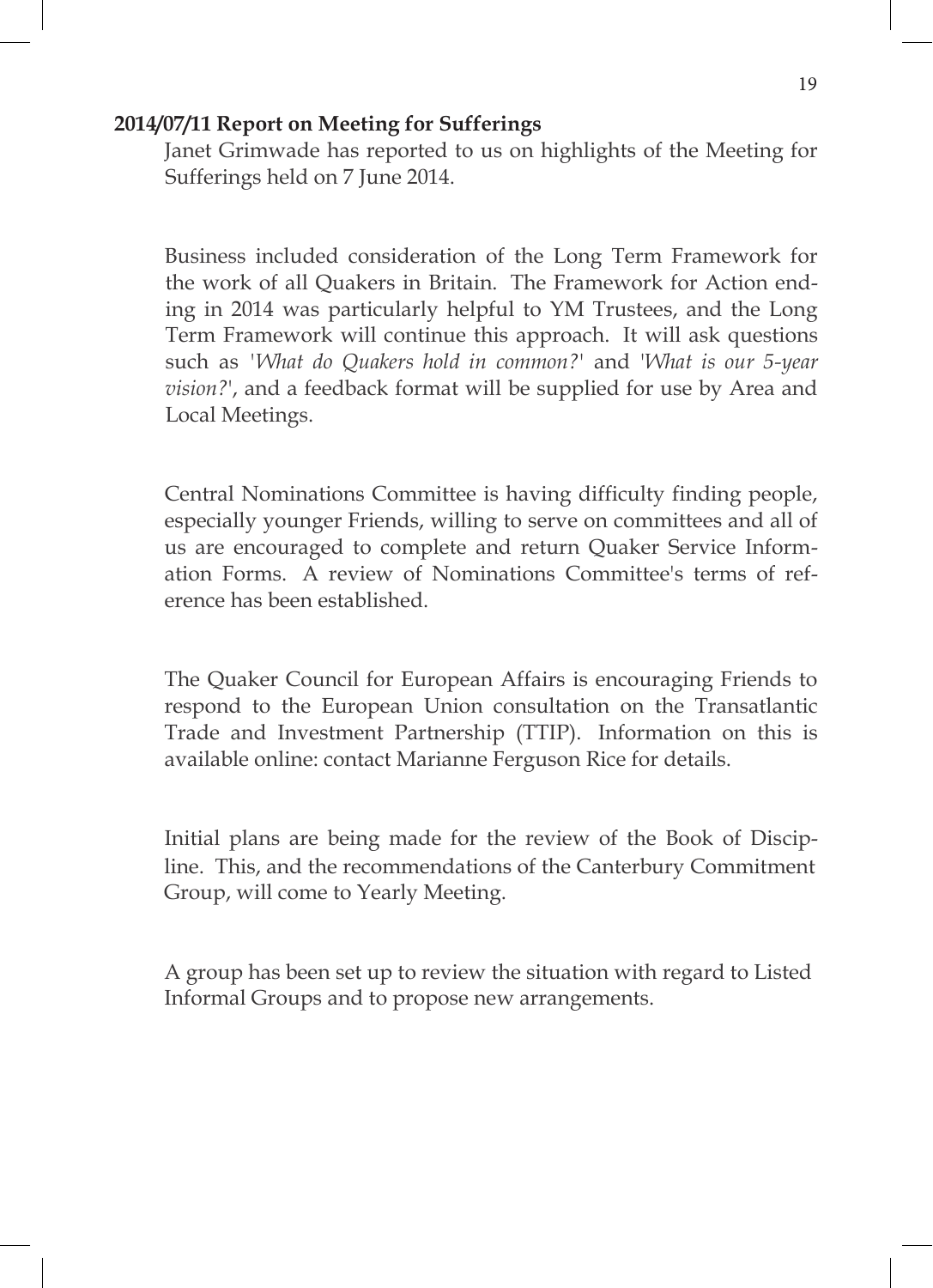# We have received Minute 10(2014) of Portobello and Musselburgh **2014/07/12 Wool Against Weapons**

We have received Minute 10(2014) of Portobello and Musselburgh Local Meeting encouraging our support of the Wool Against Weapons Campaign. Many of us have participated in this campaign to oppose the renewal of the Trident nuclear submarine programme by knitting sections of pink scarf, which will contribute to the sevenmile scarf stretching from Burghfield to Aldermaston on Nagasaki Day, 9 August. Some of us participated in an event on 28 June, when the sections knitted in Scotland stretched from Holyrood to St Giles in Edinburgh's Royal Mile.

We agree to support this campaign.

#### **2014/07/13 Personal discernment and the Independence Referendum:**  $\mathbb{R}$  and the support this campaign.

We have been reminded of the agreement we reached at last January's Area Meeting on the sort of future society we would like to build and of the personal discernment process in which each of us is engaged as we prepare to participate in the Scottish Independence Referendum on 18 September. We have then shared our hopes and fears, doubts and convictions, in a worship-sharing session.

Whichever way each of us intends to vote, what is clear to us is that the mutual loving support of each other in our Quaker communities is strong enough to allow us to live through this potentially divisive period and will help us contribute to building the kind of society in which we wish to live.

#### **2014/07/14 AOCB**  $\mathbb{Z}$  to live.

**1. Sharing with Friends elsewhere our approach to the Scottish Independence Referendum**

We ask our clerks to write an article for submission to *The Friend* explaining how Quakers in South East Scotland are approaching the Independence Referendum decision, perhaps starting with the agreement from our January 2014 meeting on the sort of society in which we wish to live.

## **2. Travelling to Area Meetings**

We ask our clerks to be sensitive to public transport times when making the arrangements for all future Area Meetings.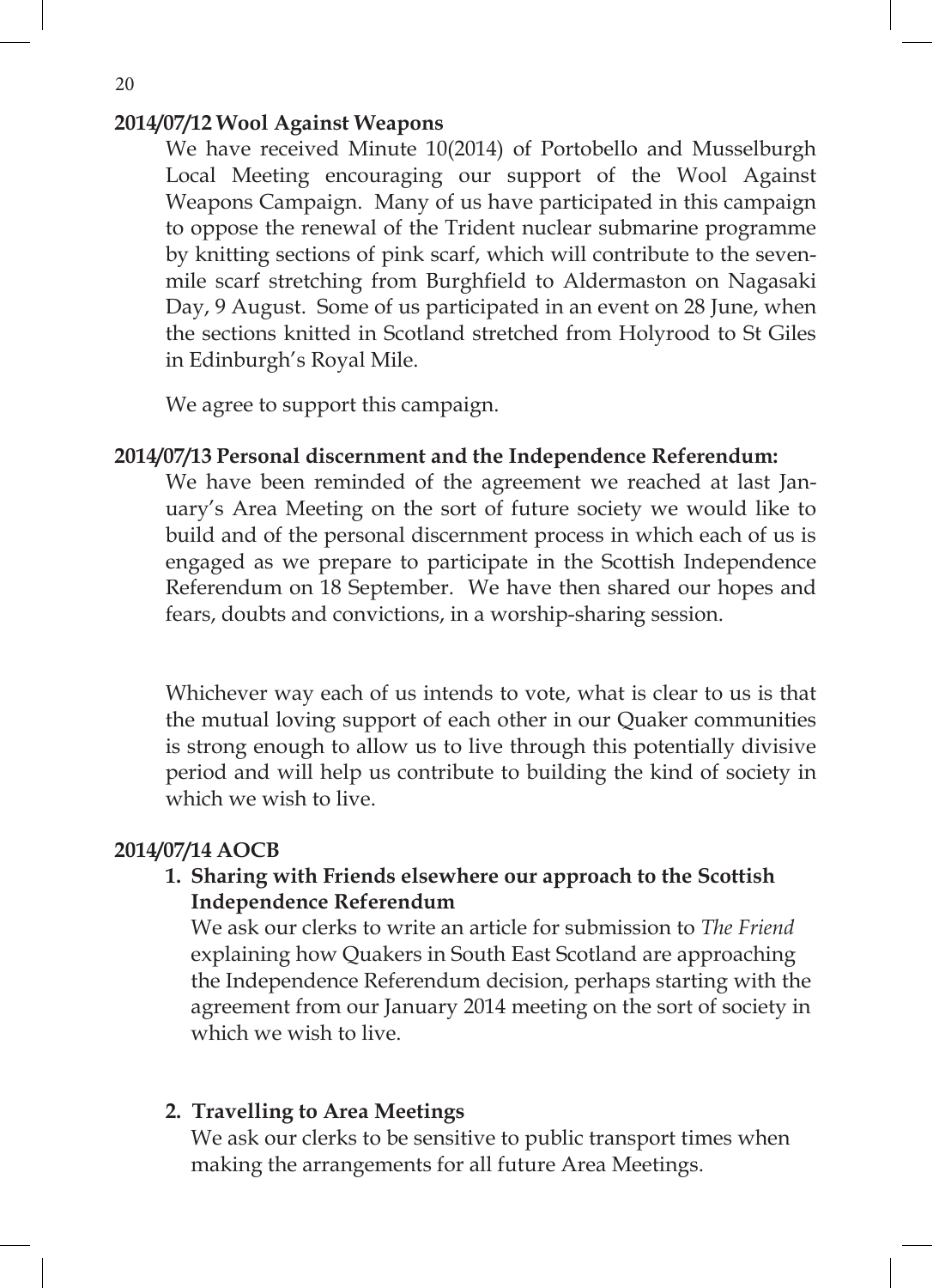## **2014/07/15 Correspondence and notices**

## **Young Quakers Participation Day**

Our attention was drawn to a day for young Quakers aged 14 – 18 being held alongside Meeting for Sufferings on 6 December 2014. This aims to seek the views of young people on issues of concern to them and also to British Quakers and will include developing a Quaker faith and practice book for young people and consultation on the new Long Term Framework. The closing date for bookings is 31 October.

## **2014/07/16 Concluding minute**

Twenty two members and five attenders from seven Local Meetings have attended all or part of this Area Meeting, as indicated below:

| Central   | Central Fife | Kelso<br>East |          | Penicuik |
|-----------|--------------|---------------|----------|----------|
| Edinburgh |              | Lothian       |          |          |
|           |              |               | $4 + 4A$ |          |
|           |              | $3 + 1A$      |          |          |
| Polmont   | Portobello & | South         | Tweeddal |          |
|           | Musselburgh  | Edinburgh     | e        |          |
|           |              |               |          |          |
|           |              |               |          |          |

We next meet at the Open Door, South Edinburgh, on Sunday 21 September 2014 at 2 pm.

Signed Phil Lucas, Clerk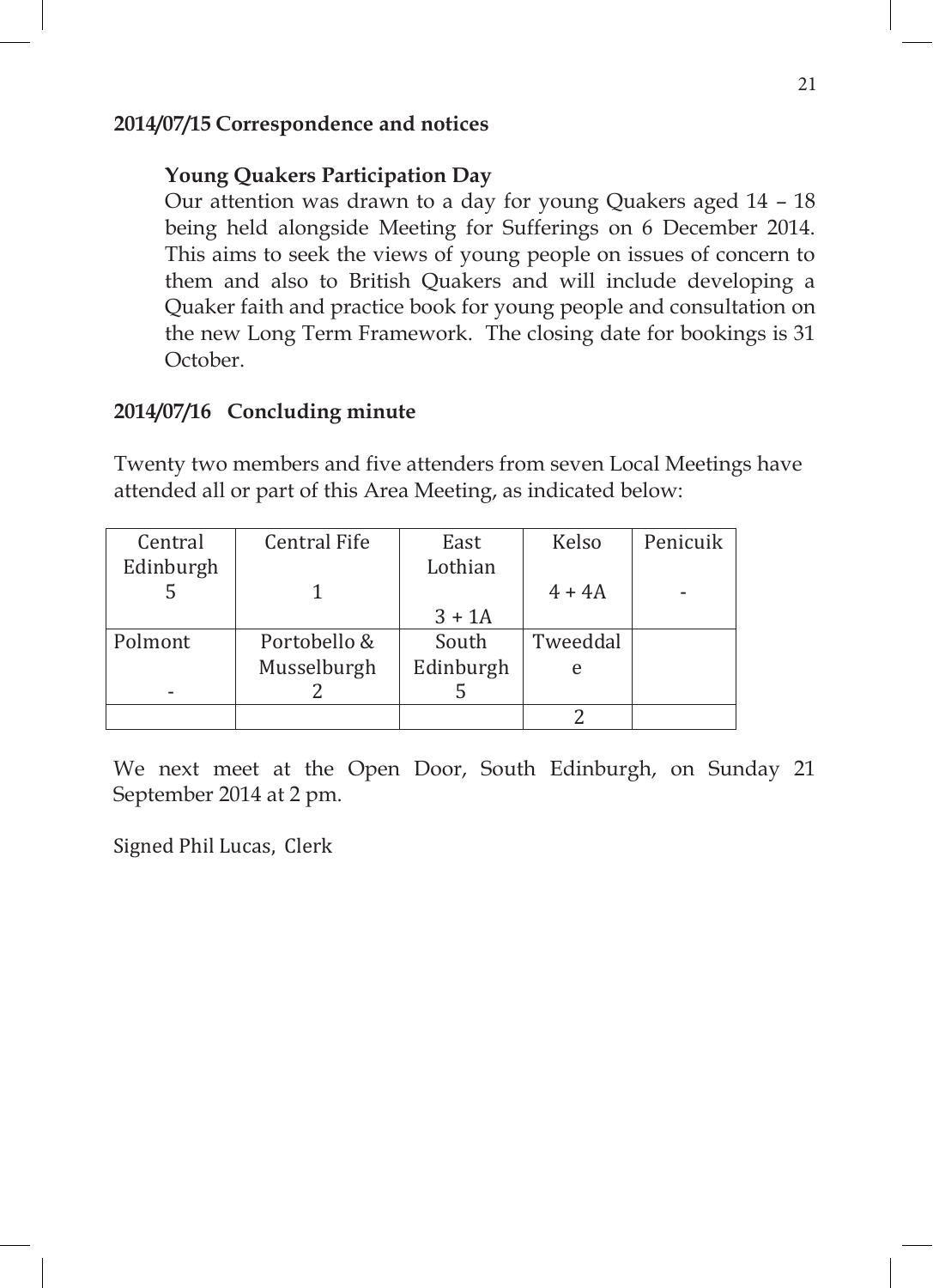Henry Vaughan. 1621–1695

# **The Retreat**

**HAPPY those early days, when I Shin'd in my Angel-infancy! Before I understood this place Appointed for my second race, Or taught my soul to fancy aught** *<sup>5</sup>* **But a white celestial thought: When yet I had not walk'd above A mile or two from my first Love, And looking back—at that short space— Could see a glimpse of His bright face:** *10* **When on some gilded cloud, or flow'r, My gazing soul would dwell an hour, And in those weaker glories spy Some shadows of eternity: Before I taught my tongue to wound** *15* **My Conscience with a sinful sound, Or had the black art to dispense A several sin to ev'ry sense, But felt through all this fleshly dress Bright shoots of everlastingness.** *<sup>20</sup>* **O how I long to travel back, And tread again that ancient track! That I might once more reach that plain Where first I left my glorious train; From whence th' enlightned spirit**  *25***sees**

22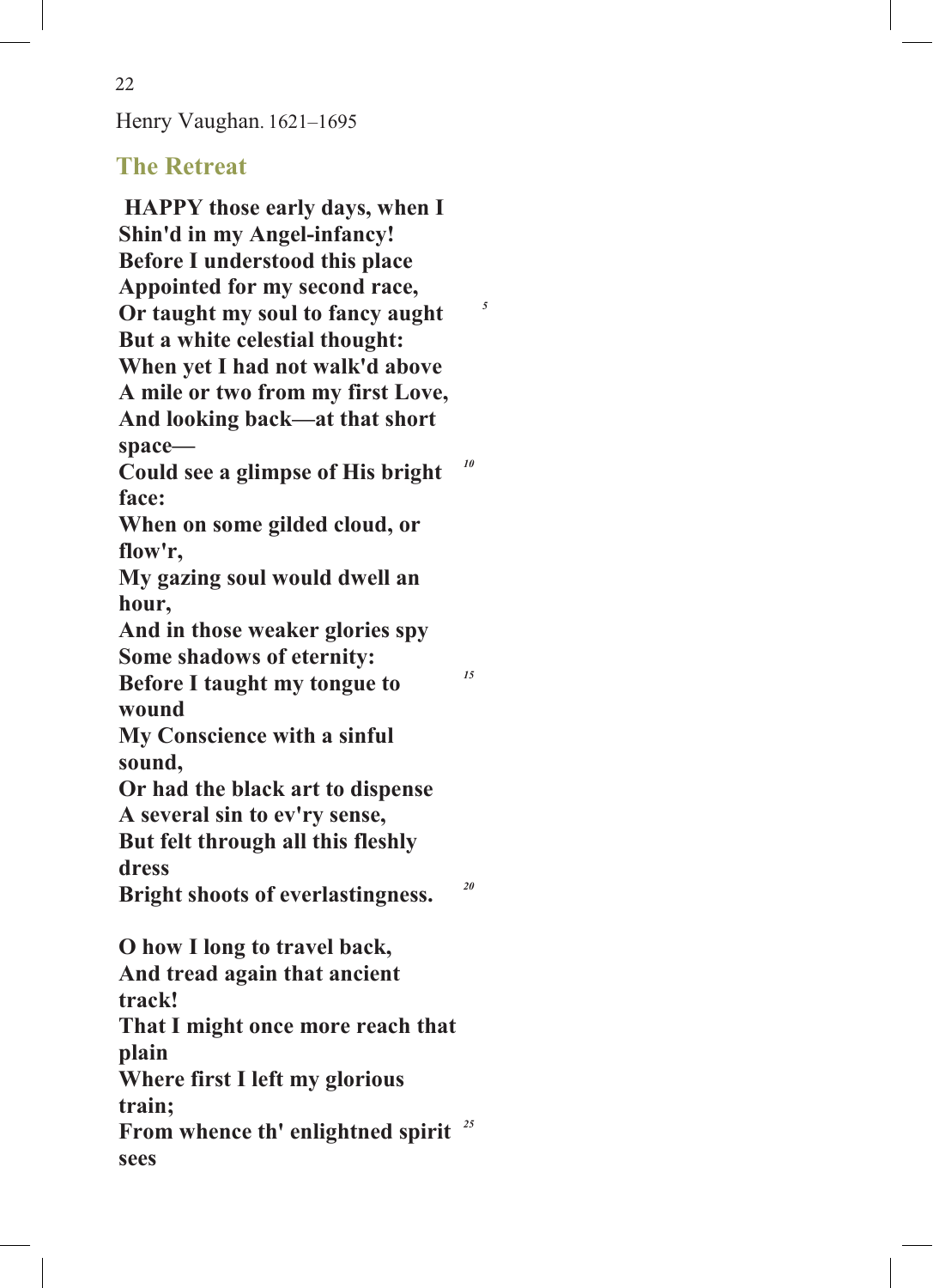**That shady City of Palm-trees. But ah! my soul with too much stay Is drunk, and staggers in the way! Some men a forward motion love, But I by backward steps would move;** *30* **And when this dust falls to the urn, In that state I came, return.**

## *Gerard Manley Hopkins (1844-1889)*

## **In The Valley of the Elwy**

I remember a house where all were good To me, God knows, deserving no such thing: Comforting smell breathed at very entering, Fetched fresh, as I suppose, off some sweet wood. That cordial air made those kind people a hood

All over, as a bevy of eggs the mothering wing

Will, or mild nights the new morsels of spring: Why, it seemed of course; seemed of right it should.

Lovely the woods, waters, meadows, combes, vales, All the air things wear that build this world of Wales;

Only the inmate does not correspond: God, lover of souls, swaying considerate scales, Complete thy creature dear O where it fails, Being mighty a master, being a father and fond.